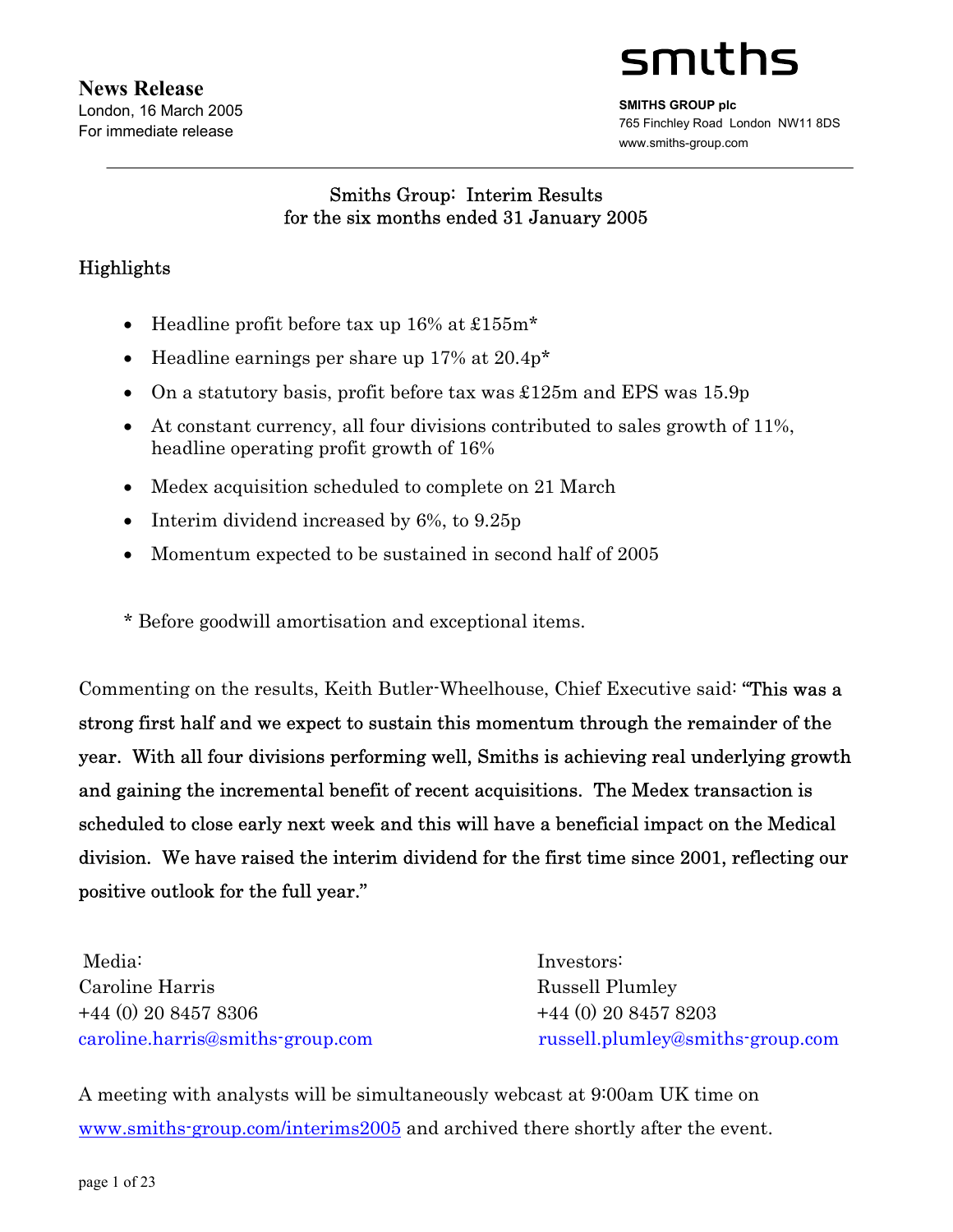## Reported on a statutory basis

|                            | 2005                                                | 2004           |
|----------------------------|-----------------------------------------------------|----------------|
|                            | $\pmb{\pmb{\pmb{\pmb{\varepsilon}}}}\pmb{\text{m}}$ | $\pounds$ m    |
| Sales - continuing         | 1,344                                               | 1,264          |
| - discontinued             |                                                     | 55             |
|                            | 1,344                                               | 1,319          |
| Operating profit           |                                                     |                |
| continuing                 | 153                                                 | 141            |
| - discontinued             |                                                     | $\overline{2}$ |
| - goodwill amortisation    | (22)                                                | (21)           |
| - exceptional items        | (8)                                                 | (10)           |
|                            | 123                                                 | 112            |
| Pre-tax profit             |                                                     |                |
| continuing                 | 155                                                 | 133            |
| - goodwill amortisation    | (22)                                                | (21)           |
| - exceptional items        | (8)                                                 | (7)            |
|                            | 125                                                 | 105            |
| <b>EPS</b><br>- continuing | 20.4p                                               | 17.5p          |
| statutory basis            | 15.9 <sub>p</sub>                                   | 12.5p          |
|                            |                                                     |                |

On a statutory basis, including goodwill amortisation and exceptional items, Smiths Group recorded pre-tax profit of £125m (2004: £105m) and earnings per share of 15.9p (2004: 12.5p) for the six months ended 31 January 2005. The remainder of this statement refers to the continuing activities of the company before goodwill amortisation and exceptional items, to provide a more consistent basis for comparison. Results on this basis are referred to as "Headline" in the remainder of this statement.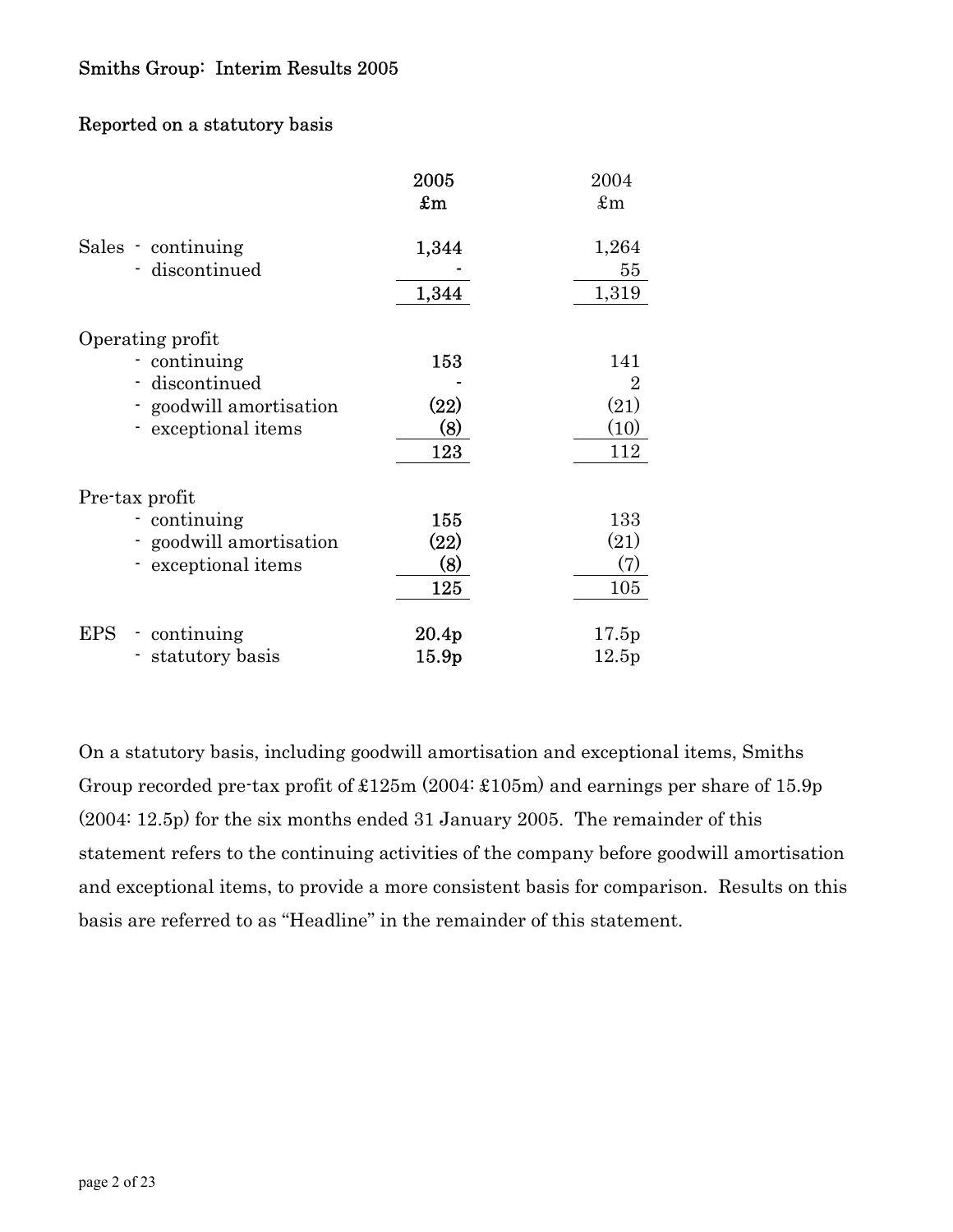### Headline performance

| $\pounds$ m                 | 2005              | 2004  |
|-----------------------------|-------------------|-------|
| <b>Sales</b>                | 1,344             | 1,264 |
| Headline operating profit   | 153               | 141   |
| Headline pre-tax profit     | 155               | 133   |
| Headline earnings per share | 20.4 <sub>p</sub> | 17.5p |
| Interim dividend            | 9.25 <sub>p</sub> | 8.75p |

Smiths Group recorded a 16% increase in headline pre-tax profit and a 17% increase in headline earnings per share for the first half of its 2005 financial year. The improvement combined better operational performance, some benefit from acquisitions and lower financing costs. The Board has raised the interim dividend by 6% to 9.25p.

Sales were 6% higher than for the same period last year and headline operating profit was up by 9%. The company's net margin on the same basis remained at 11%. Smiths earns more than half its profit in the US, and the dollar's decline compared with the first half last year reduced reported sales by £65m and profit by £9m. Measured at constant exchange rates, sales rose by 11% and headline operating profit by 16%. These gains came equally from the underlying business and from the contribution of recent acquisitions.

The momentum established in the second half of last year has been sustained through the first six months of the current financial year. All four divisions of Smiths achieved higher sales and profits on a constant currency basis. Aerospace benefited from the rapid recovery in the commercial sector, Detection made progress beyond the airport market, Medical kept pace with rising demand and Specialty Engineering was boosted by strong growth in Interconnect.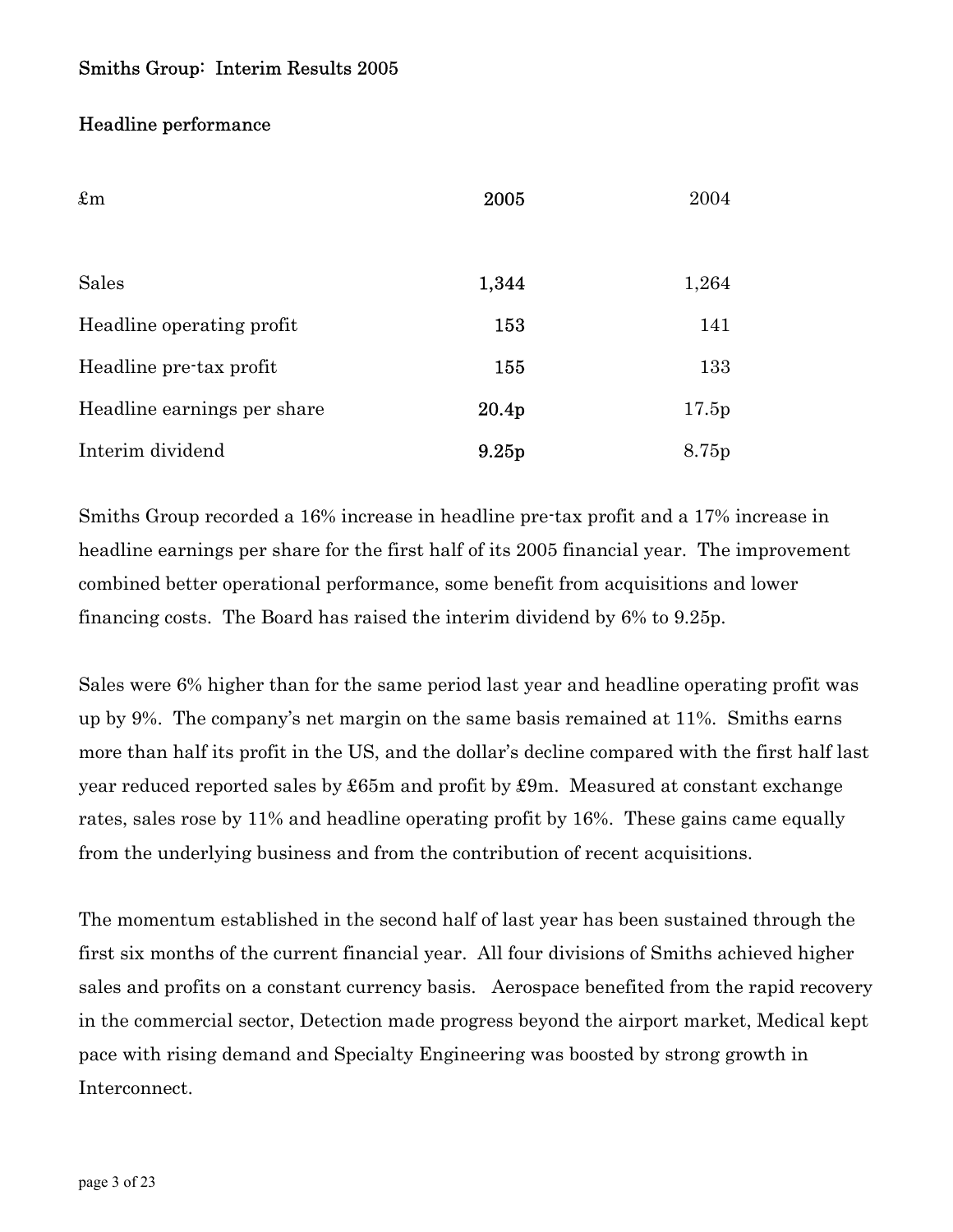A £3m reduction in net interest on ordinary activities and a £6m pensions financing improvement contributed to the higher pre-tax profit. The company's tax rate on ordinary activities for the period was 26.0% (2004: 26.5%).

Operating cash-flow for the period, after capital expenditure and before exceptional restructuring, was £83m, representing a conversion from headline operating profit of 54%. This conversion rate was lower than usual because of increased investment in aerospace production capacity, and higher stock levels in anticipation of strong sales growth in the second half. By the year end, cash conversion is likely to have risen closer to normal levels. Net debt at the end of the period was £392m, compared to £273m at the start.

Smiths spent £61m on acquisitions during the half year. In November, the company acquired Integrated Aerospace Inc, a privately-owned, California based supplier of specialist landing gear systems, for £57m. In December, the company acquired Tianjin Timing Seals Co Ltd in China, for £3m, and this is now part of John Crane in Specialty Engineering. Both acquisitions are performing in line with expectations.

In December, Smiths announced it would acquire Medex Inc, a leading US medical device company for a total of £490m, including some £160m of assumed debt. Medex brings a product range which is highly complementary and considerably increases Smiths' presence in the safety devices sector. Having received regulatory clearance from all necessary authorities, completion is scheduled for 21 March. Meanwhile the integration of Medex has been planned in detail and will lead to both revenue and cost synergy benefits.

Two smaller acquisitions have been made since the end of the first half. Irish company Farran Technology Ltd was acquired in February for £16m, of which £3m is performance related. Its millimetre wave expertise will be used in future Smiths Detection products. The acquisition of the US Seal product line from Superior Essex Inc, for £6m has been announced today. It makes replacement mechanical seals which complement the John Crane range.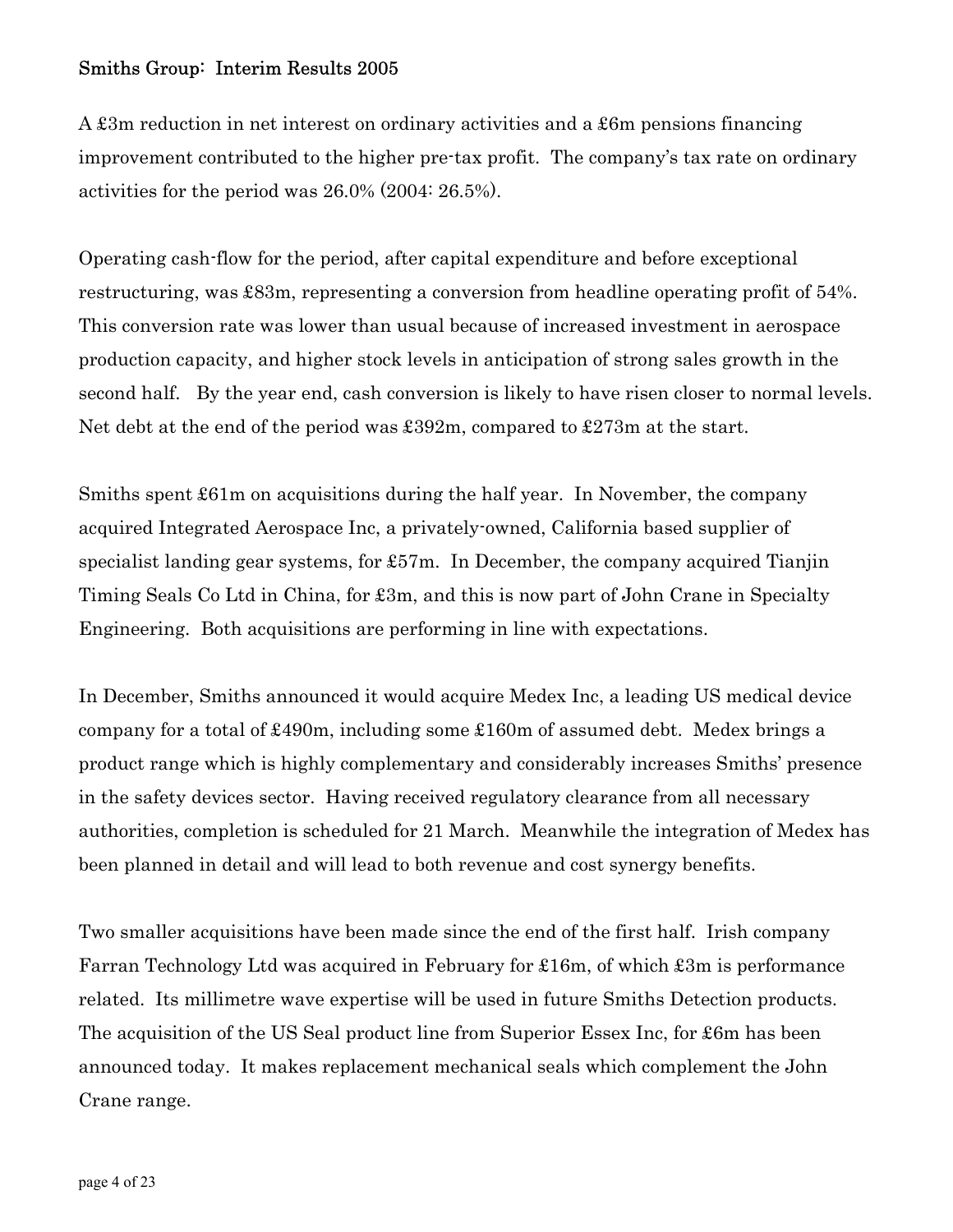Company funded R&D increased by £6m to £72m. Customer-funded projects increased at a similar rate, to £63m in this period. Together, they represent 10% of sales.

Productivity continues to improve. A two-year restructuring programme, commenced last year, has led to charges of £39m, including £8m during this period. The payback from this programme is matching expectations and the efficiencies gained are contributing to current performance. In addition, the company has absorbed increased costs for plastics, metals, energy and transport without margin impact.

Smiths generated 54% of its sales by origin in North America (US, Canada and Mexico), and 62% of its profit. UK sales by origin were 23% of the total, including £231m in exports. By division, Aerospace generated 38% of Smiths Group sales, Detection 11%, Medical 18% and Specialty Engineering 33% in this period.

### Smiths Aerospace

| $\pounds$ m               | 2005 | 2004 |
|---------------------------|------|------|
|                           |      |      |
| Sales                     | 514  | 457  |
| Headline operating profit | 39   | 33   |
| Margin                    | 8%   | 7%   |

Smiths Aerospace has entered a period of strong growth which is likely to be sustained for a number of years, driven by a recovery in the commercial aviation sector and rising sales of military systems. In the first six months of 2005, sales were 17% and headline profits 24% higher on a constant currency basis. Whilst margins moved ahead by one point in the first half, the division continues with its normal bias towards the second half. Compared with a year earlier, company-funded R&D was £3m higher.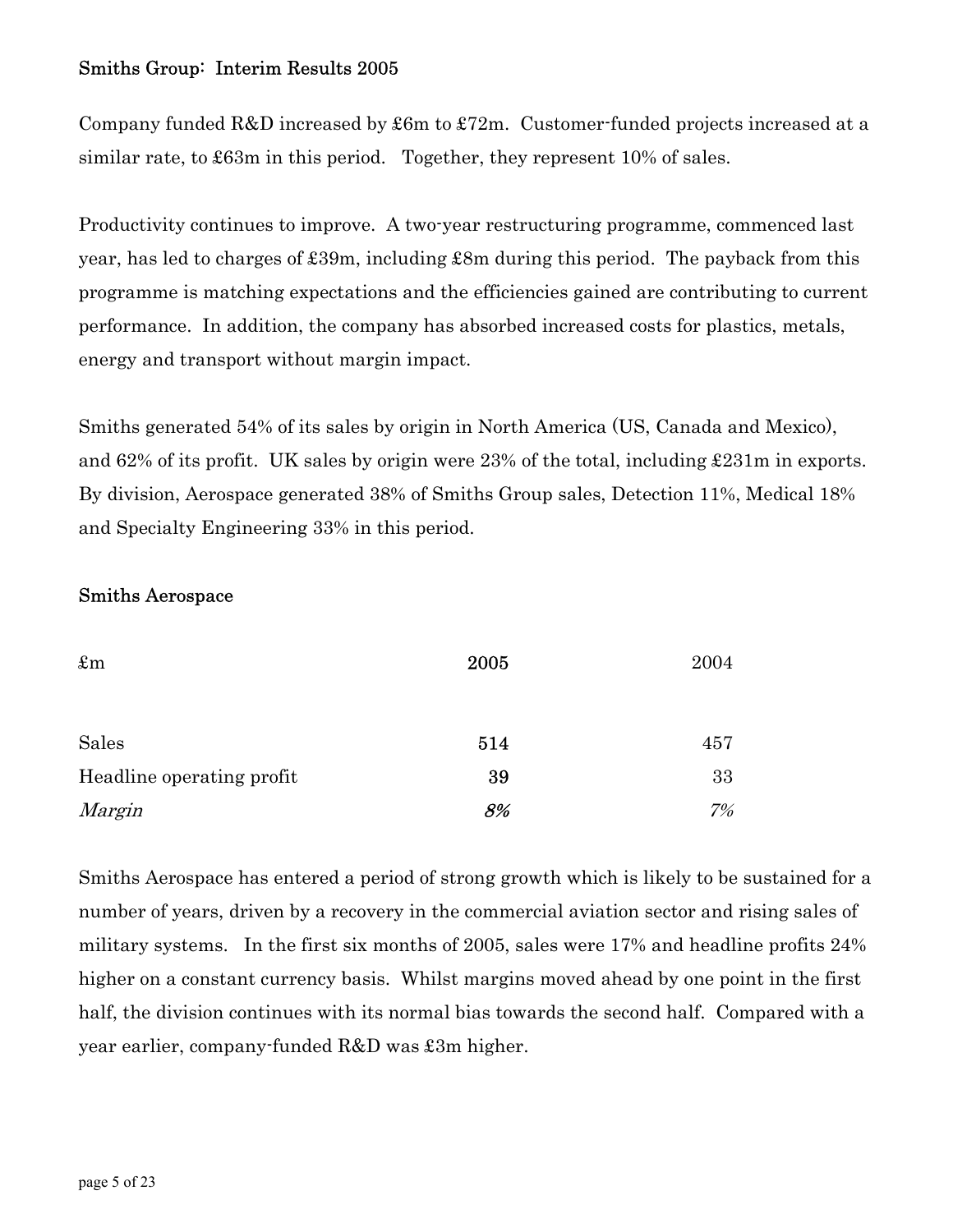The upward trend is the result of a number of positive factors. Boeing and Airbus are raising their production rates, especially of narrow-bodied aircraft, and hence demand for Smiths' aircraft systems is higher. Similarly, the engine makers are placing more orders on the company's engine component business. Meanwhile, the commercial aftermarket which, for Smiths, was initially slow to recover, is now growing firmly in step with airline traffic.

In this period, the initial systems for the A380 were delivered, while work on the B787 Dreamliner, now less than two years from first flight, is on schedule.

The military part of Smiths' business continues to perform strongly, with current front-line programmes on which the company has valuable shipsets all sustained at high levels. In the longer term, whilst the US government is seeking to reduce defence expenditure, Smiths' high capture rate of new programmes in recent years, combined with increasing international demand, provides the basis for sustained growth in military business.

Smiths has recently delivered avionics equipment for the first F-35 Joint Strike Fighter, which is expected to make its initial flight in 2006. Similarly, the company has delivered the first hardware and software for the C-130 AMP, a programme to modernise up to 500 of the US AirForce's now elderly transporters.

Recent awards will help sustain military business in the longer term. Smiths is teamed with Lockheed Martin on the US101 Presidential helicopter fleet, and Northrop Grumman has selected the landing gear system for the X-47B J-UCAS unmanned aircraft from recently acquired Integrated Aerospace. In Europe, the partner nations have reached agreement on the production of Tranche 2 of Eurofighter, for which Smiths supplies a number of systems.

Construction has commenced on the second phase of the Smiths Aerospace plant in Suzhou, China, which will double capacity to 130,000 sq ft by 2006. In Poland, a plant acquired with DGT has been expanded and is now delivering engine components to Pratt & Whitney.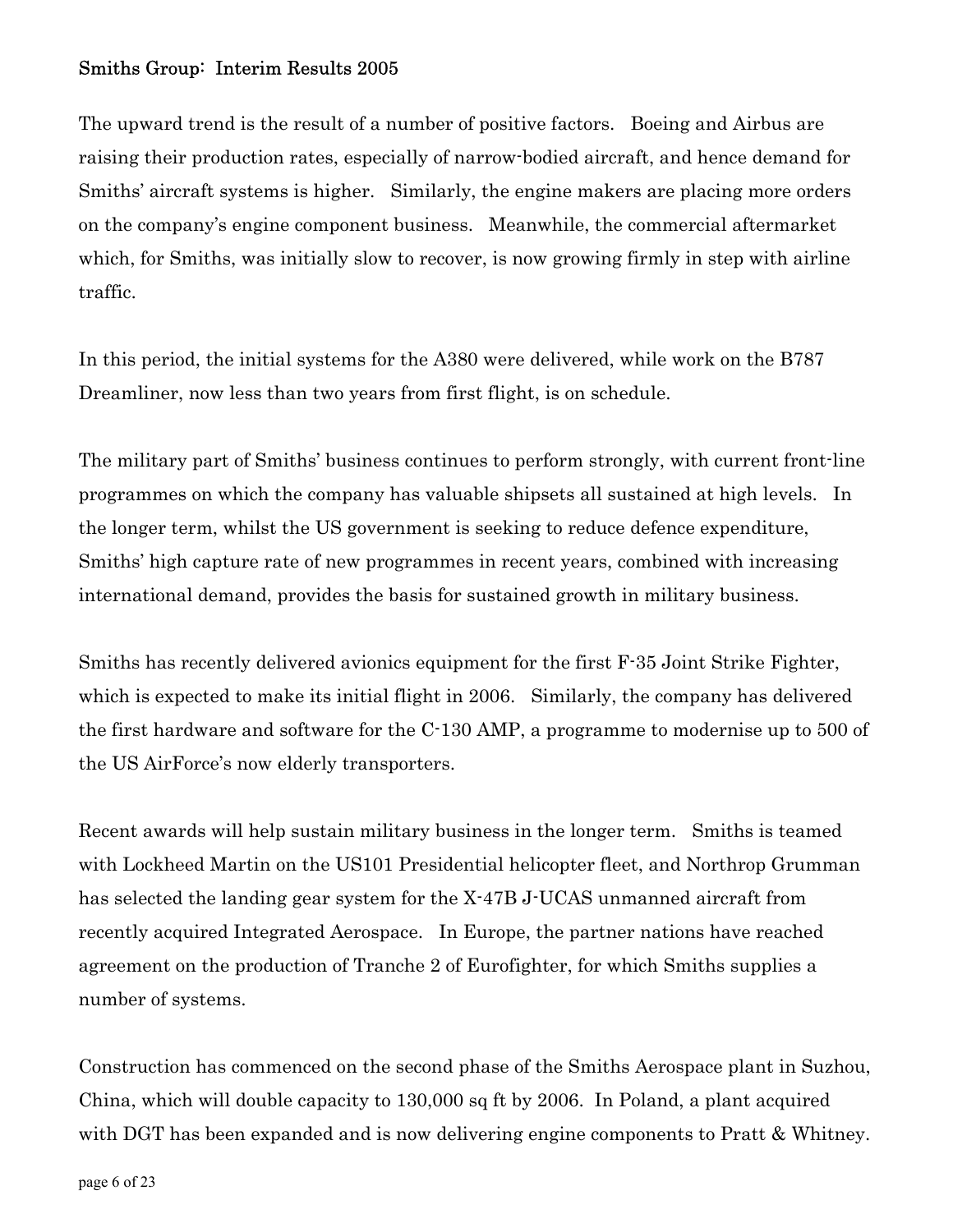### Smiths Detection

| $\pounds$ m               | 2005 | 2004 |
|---------------------------|------|------|
|                           |      |      |
|                           |      |      |
| Sales                     | 153  | 143  |
| Headline operating profit | 21   | 18   |
| Margin                    | 13%  | 12%  |

In the relatively short time since it was established, Smiths Detection has reached a market-leading position in the supply of detection equipment to military, homeland security and customs authorities. The increasing breadth of the business offers a wider range of detection and identification technologies than its competitors, and benefits from a truly global sales footprint.

In the first half of this year, sales were up 10% and headline profit up 22% on a constant currency basis. The timing of large orders and deliveries, coupled with the effect of US government spending cycles, continues to impact the performance of the division considerably from one reporting period to the next. Sales to government bodies tend to be skewed to the second half of Smiths' year, and deliveries are expected to increase during the balance of the year.

While aviation security is still the largest market, at a third of divisional sales, it is now well balanced by other applications including military, first responder/hazmat teams, critical infrastructure, ports & borders and non-security applications. The ports & borders market is growing rapidly. Smiths makes very large X-ray units capable of quickly inspecting freight containers without opening them. Whilst initially they were used to prevent transhipment of contraband, recent growth has come equally from the drive to eliminate terrorist threats in cargo. Deliveries to New Zealand Customs and a new contract with the Australian government have been among the most significant applications of this technology during the half year. Additionally, the prison authorities in New South Wales ordered equipment to prevent illicit or threatening items being smuggled into prisons.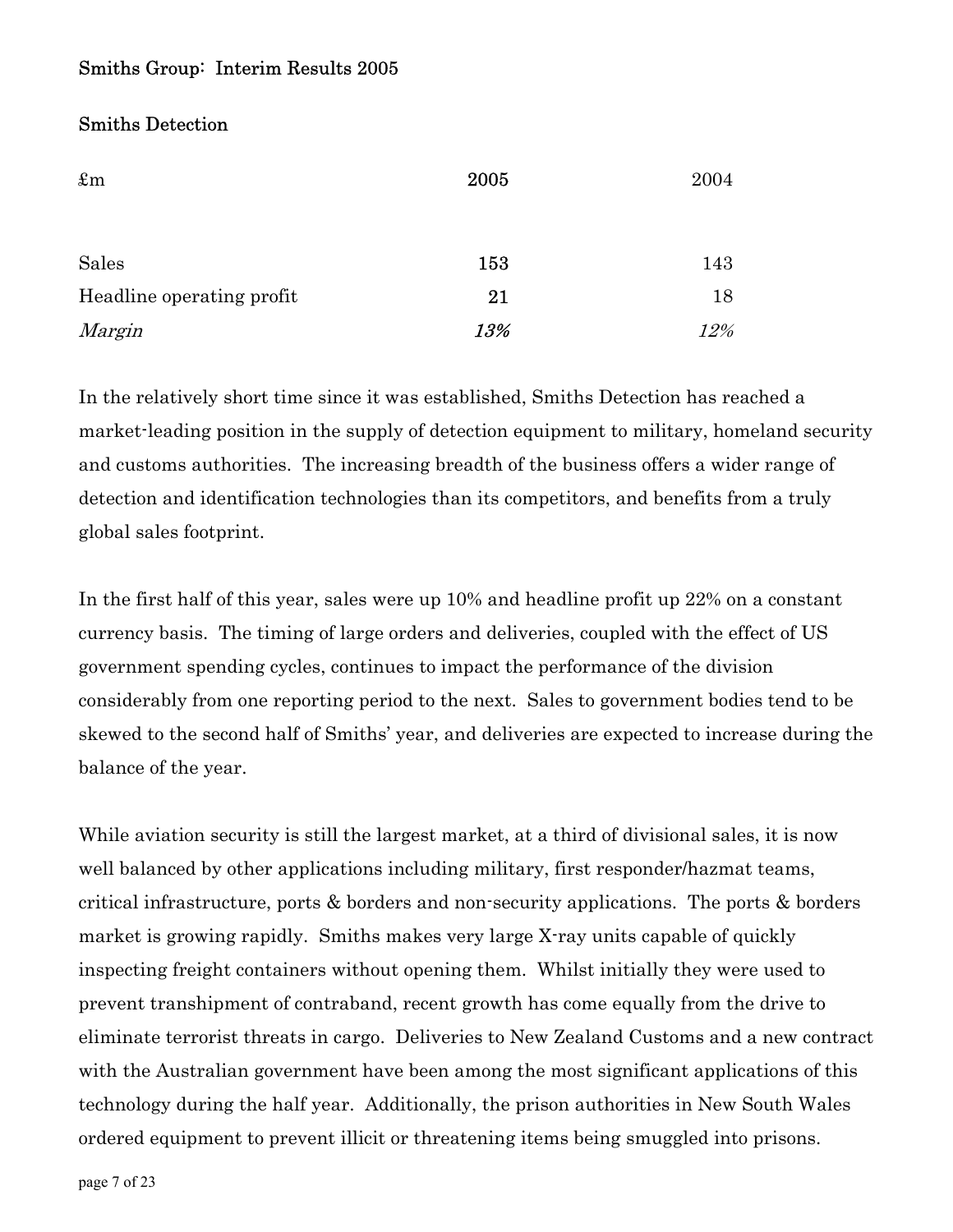Military business continues to grow, confirming Smiths as a world leader in chemical agent detectors. In the US, the company has secured a valuable follow-on order from the Department of Defense under the Automated Chemical Agent Detector and Alarm (ACADA) programme. In Holland, an order for chemical agent detectors has been won from the Royal Netherlands Army and in the UK, the Ministry of Defence has awarded Smiths a £20m contract for the Lightweight Chemical Agent Detector (LCAD), which can be worn by troops.

With R&D now at 8% of sales, investment is focused on new-generation biological detection capability, high frequency imaging systems and a stream of new products which will keep Smiths at the forefront of the detection industry. Recent additions to the range include: X-ray equipment which provides aviation-level security to public buildings, schools and business mailrooms; an Ionscan desktop trace detection machine that searches simultaneously for narcotics and explosives; and an upgraded Sentinel II walk-through explosives detection portal, which has been deployed at some of the busiest US airports. Smiths is also working with the US Transportation Security Administration (TSA) on pilot programmes to scan passenger documents for signs of explosives and to improve aircargo screening, using trace detection equipment.

In this period, the division secured new orders for airport security equipment, both trace and X-ray, from authorities in Algeria, Australia, Korea, Mexico and Senegal, and from Luton Airport in the UK.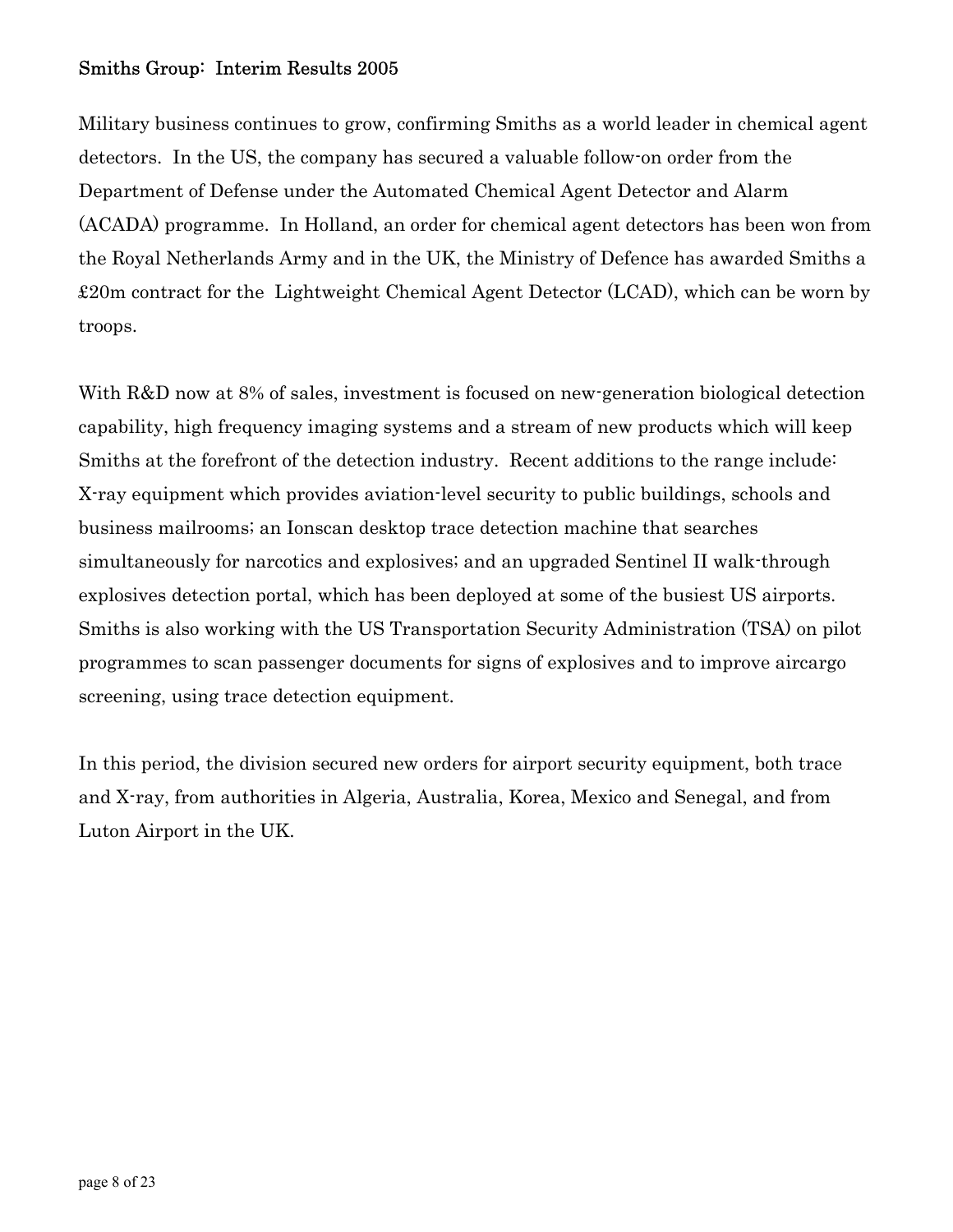### Smiths Medical

| $\pounds$ m               | 2005 | 2004 |  |
|---------------------------|------|------|--|
|                           |      |      |  |
|                           |      |      |  |
| Sales                     | 237  | 234  |  |
| Headline operating profit | 39   | 39   |  |
| Margin                    | 17%  | 17%  |  |

With more than two thirds of its profit generated in North America, the reported performance of Smiths Medical is significantly affected by the translation impact of the US dollar's decline compared with a year earlier. While appearing steady year-on-year as reported, on a constant currency basis sales grew by 6% and headline profit by 7%. Growth would have been higher but for the withdrawal from third-party products in Japan.

Over the past six months the focus has been on operational improvement to give the division a competitive advantage. Individual business units have been brought within an integrated structure for manufacturing, and this will be extended to administration and supply chain management. Production is being concentrated in fewer locations and the majority of assembly work is carried out in Tijuana, Mexico.

In the single-use sector, Smiths has continued to benefit from strong demand for devices which prevent accidental needlestick injuries. Hospitals in the US are still some way from being fully compliant with the requirement to use safety products, and the transition is driving above-average growth rates. Smiths is installing additional capacity and will shortly introduce a new generation, low dead space hypodermic NeedlePro, the LDS Edge, which maintains technical leadership for the highly-respected Portex brand.

page 9 of 23 Single-use airway management, critical care and assisted reproduction devices are all achieving organic sales growth. DHD Healthcare has received the US Food & Drug Administration's 510(k) approval to launch the innovative Aquinox heated airway humidification device, an early benefit from this acquisition made last June.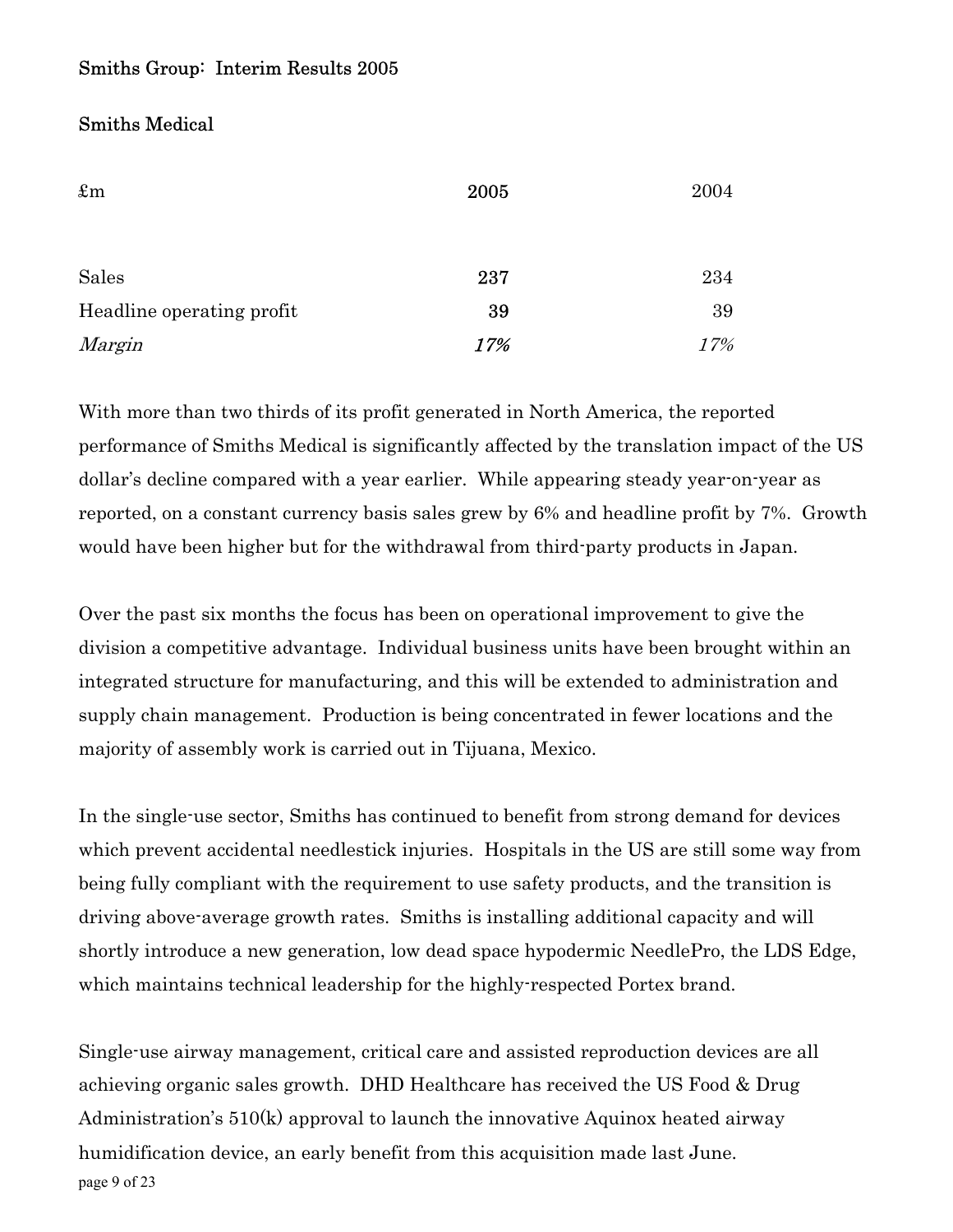Medication delivery and patient monitoring equipment also contributed to Smiths Medical's growth. The Deltec Cozmo insulin pump is selling strongly in the US. Now offered with a combined blood/glucose monitor, developed in partnership with Abbott Laboratories, the Cozmonitor has a distinct competitive advantage. Additionally, pump users will shortly be offered the new Cleo introducer, which allows them to place the disposable insulin catheter more securely under their skin. The opportunities beyond the US are still opening up, and Cozmo has been launched in another eight countries, starting with those where reimbursement is available. Ambulatory and hospital infusion, pain management, vital signs and vascular access products continue to sell well, combining original equipment with the valuable supply of disposables. A new emergency resuscitator for first responders, the Pneupac VR1, has just been launched. It is the first to be powered by the ambulance's own oxygen supply, eliminating the need for batteries.

In Japan, where Smiths Medical is the market leader in anaesthesia and respiratory care, the low margin third party products have been dropped, warehousing has been outsourced, and seven locations will soon be reduced to a single, purpose-built facility, resulting in efficiency gains.

### Specialty Engineering

| $\pounds$ m               | 2005 | 2004 |
|---------------------------|------|------|
|                           |      |      |
| Sales                     | 440  | 430  |
| Headline operating profit | 54   | 51   |
| Margin                    | 12%  | 12%  |

Specialty Engineering delivered a strong first half performance, with sales up by 9% and headline profit by 14% on a constant currency basis. All businesses achieved higher sales and profits in constant currency and, overall, Specialty Engineering contributed 36% of Smiths' headline operating profit, entirely in cash and after absorbing £3m in restructuring costs.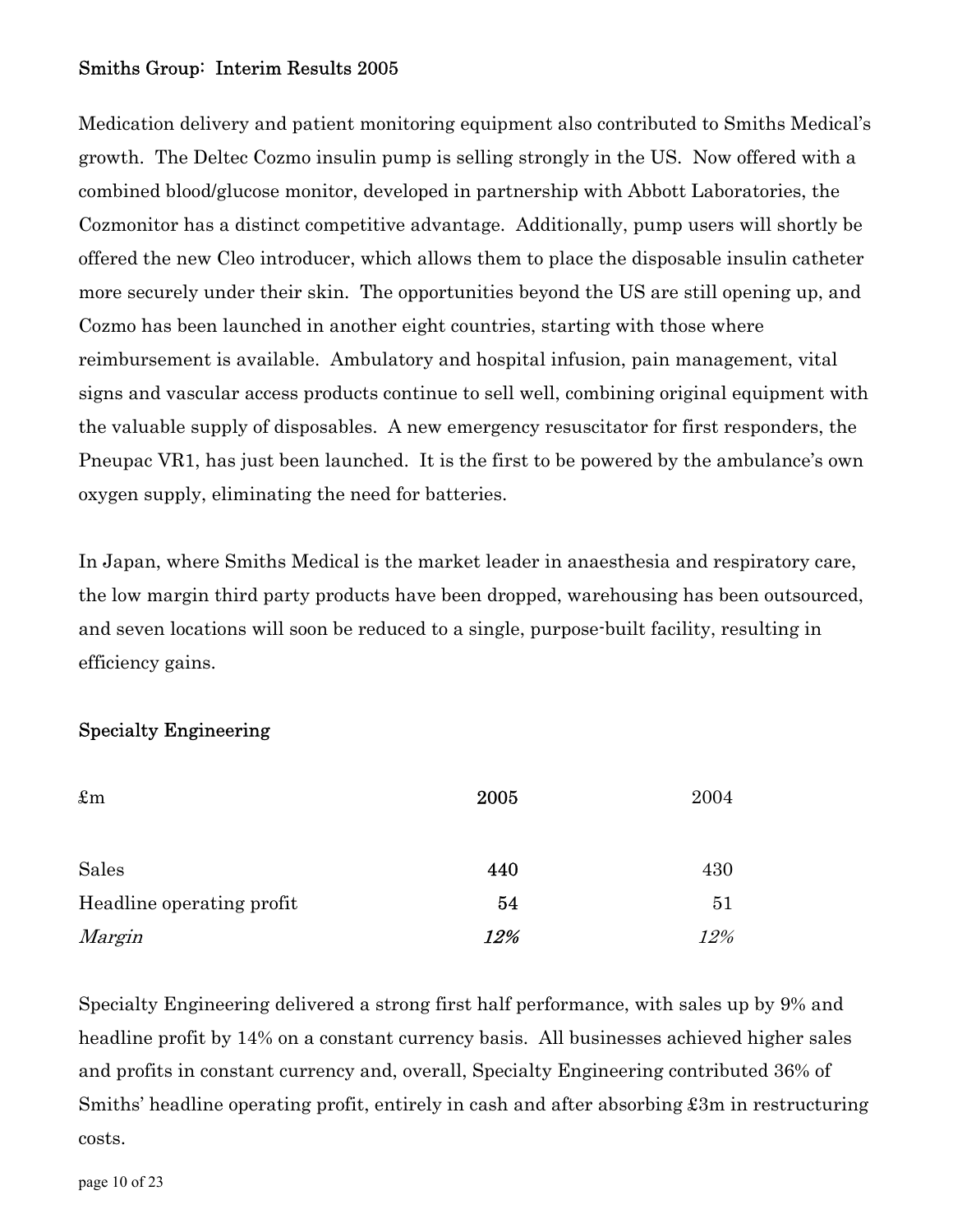John Crane is a truly global operation and its performance varied by region. In the Americas, it moved ahead strongly, securing an important contract in the US to supply seals for the grain processing plants operated by Archer Daniels Midland, and benefiting from good business in Venezuela. In the rest of the world, the pattern was mixed: while business in Europe and Asia, including China, was strong, the important Middle East market for oil & gas production continued to suffer from political instability.

Recent John Crane initiatives are starting to show a return: orders are being received from Gazprom via the joint venture established in Russia; long-term shared success contracts for aftermarket business are being secured on the Performance Plus contract basis, now comprising 32 contracts in 12 countries; and customer specifications are being matched more swiftly by involving the software centre co-located with the Indian subsidiary in Bangalore. Significantly, John Crane has generally been able to pass on its higher raw material costs.

Interconnect's sales and profits increased in this period, driven by positive market dynamics in the military, aerospace and telecoms sectors. The microwave components business is performing particularly well. Its products are finding new applications in integrated defence communications systems and in medical electronics, including hospital scanners. A new, highly-advanced silicon dioxide cable has recently been added to the range. Sales of electronic connectors and filters were also ahead, although there has been some softness in the European market while awaiting orders for Tranche 2 of Eurofighter.

Recent acquisitions have been quickly integrated, and the extended product range gives Smiths a competitive advantage in meeting more complex specifications.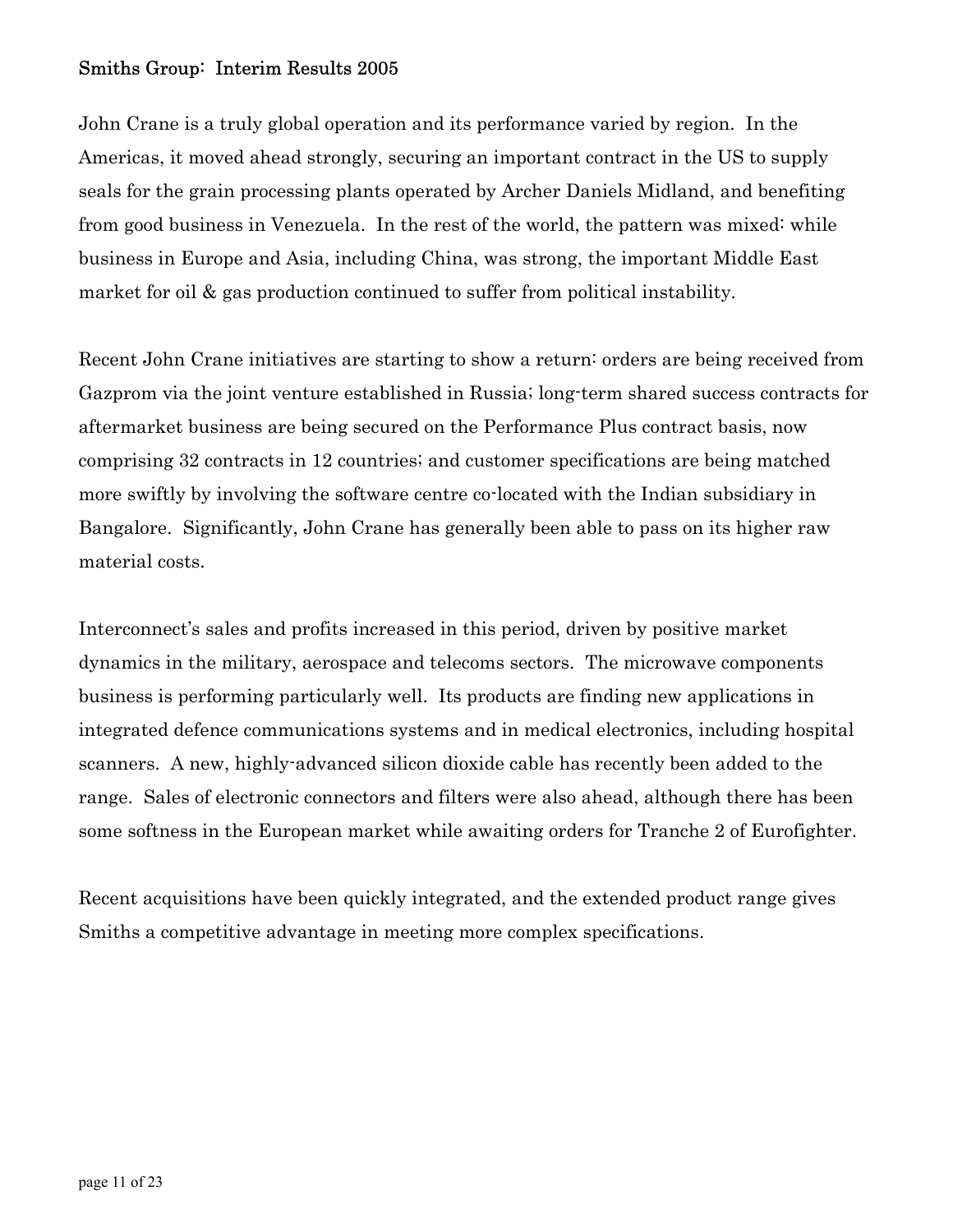Flex-Tek is performing well and, with higher sales to both HVAC and domestic appliance customers, margins have improved. Increased raw material costs, particularly steel and nickel, have been offset by productivity gains and, with a Malaysian plant now fully operational, Flex-Tek remains competitive in an industry well used to global component sourcing. The Vac-U-Store hose, which can be fully retracted into the body of a vacuum cleaner, has secured its first application, and there is great interest from other customers.

The Marine business improved its profitability as a result of increased naval business, although sales for commercial shipping were flat.

## International Financial Reporting Standards

Progress continues on the transition towards International Financial Reporting Standards (IFRS), under which 2005/2006 results will be reported. The first time Smiths will report under IFRS will be on the interim Accounts to 31 January 2006.

### The Board

On 20 January, Einar Lindh retired after 28 years' service with the company, including nine years on the Board, most recently as Group Managing Director, Specialty Engineering.

### Prospects

Smiths is building on its strong market positions, benefiting from investment in new product R&D, productivity gains and recent acquisitions. With broadly favourable market environments, Smiths is capitalising on available opportunities to generate continuing growth.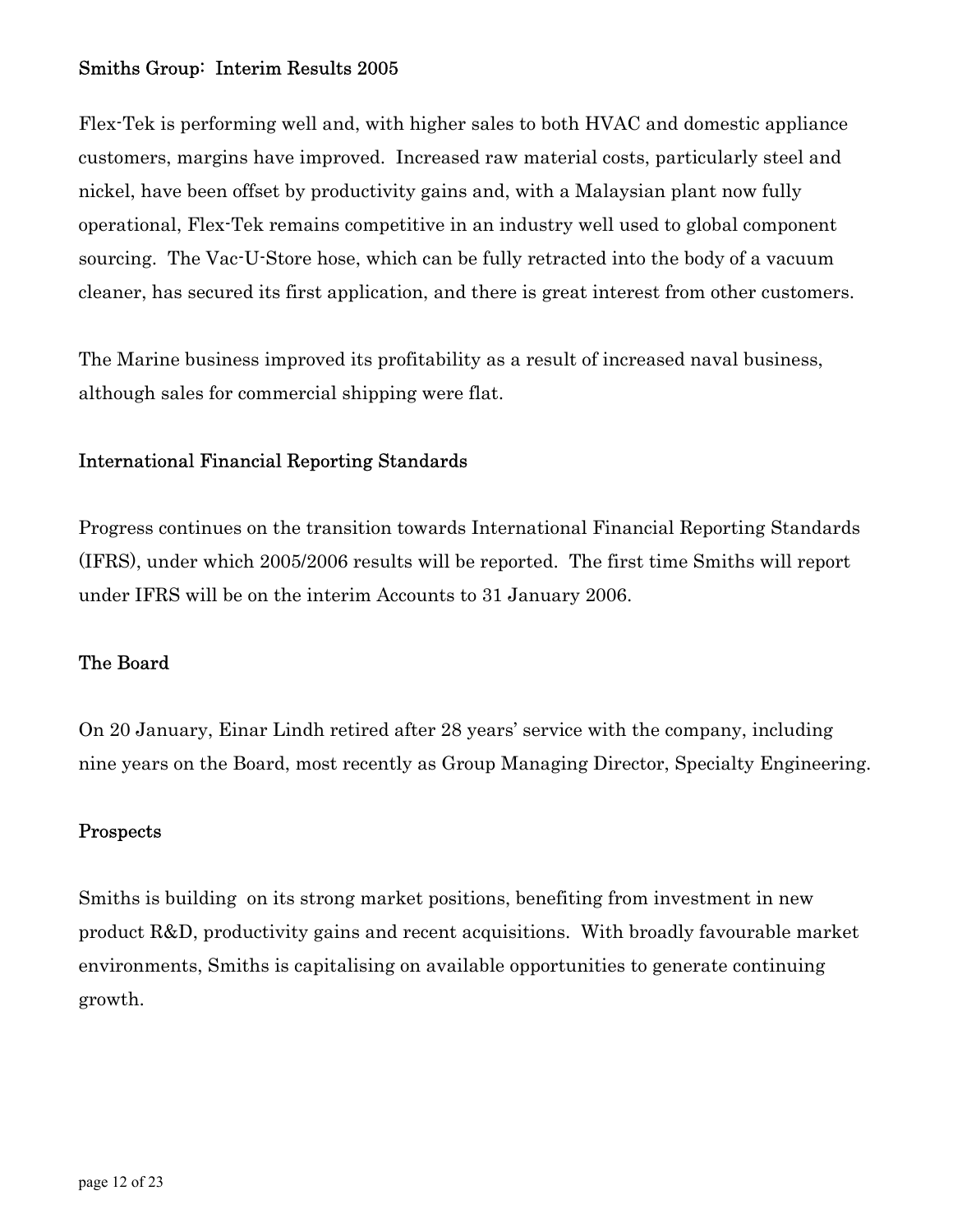### Dividend

The Board has declared an interim dividend of 9.25p an increase of 6%, and the first time the interim dividend has been increased for four years. The level of increase for the full year will be considered in six months' time. The interim dividend will be paid on 27 April 2005 to holders of all ordinary shares whose names are registered at the close of business on 29 March. The ex-dividend date will be 23 March.

### Tables attached

- Profit & loss account
- Statement of total recognised gains and losses
- Summarised balance sheet
- Cash-flow statement
- Notes to the accounts

Copies of the interim report will be sent to shareholders shortly, and will be available at the company's registered office, 765 Finchley Road, London NW11 8DS.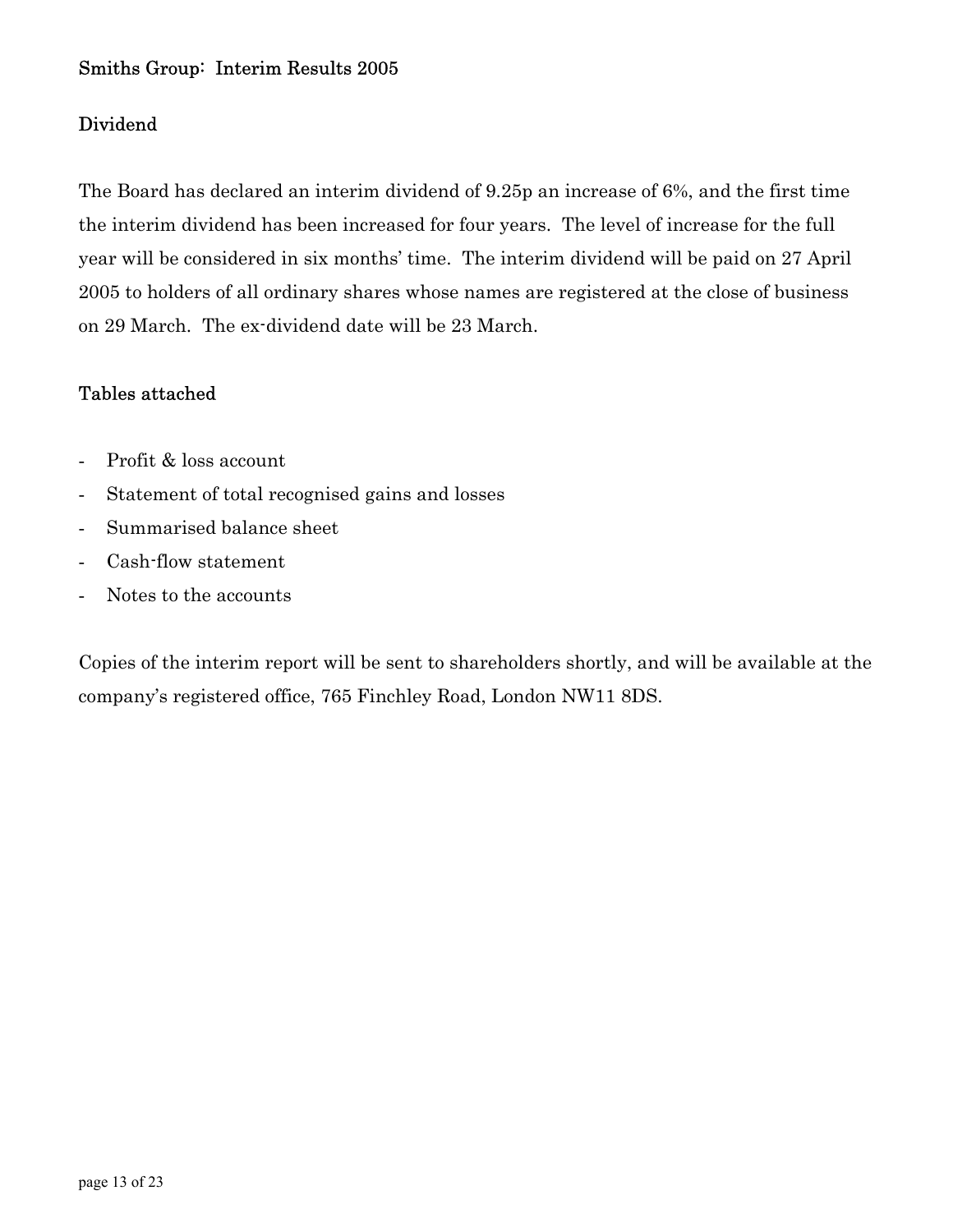# **PROFIT AND LOSS ACCOUNT (unaudited)**

|                                                                   |                |             |              | 6 months ended 31 January 2005 |                      |
|-------------------------------------------------------------------|----------------|-------------|--------------|--------------------------------|----------------------|
|                                                                   |                | Ordinary    | Goodwill     | <b>Exceptional</b>             |                      |
|                                                                   |                | activities  | amortisation | items                          | <b>Total</b>         |
|                                                                   | Note           | $\pounds$ m | $\pounds$ m  | £m                             | $\mathop{\text{fm}}$ |
|                                                                   |                |             |              |                                |                      |
| Continuing operations                                             |                | 1,339.2     |              |                                | 1,339.2              |
| Acquisitions                                                      |                | 5.2         |              |                                | 5.2                  |
| Discontinued businesses                                           |                |             |              |                                |                      |
|                                                                   |                |             |              |                                |                      |
| <b>Turnover</b>                                                   | $\overline{2}$ | 1,344.4     |              |                                | 1,344.4              |
|                                                                   |                |             |              |                                |                      |
| Continuing operations                                             |                | 152.2       | (21.6)       | (7.6)                          | 123.0                |
| Acquisitions                                                      |                | 0.9         | (0.5)        |                                | 0.4                  |
| Discontinued businesses                                           |                |             |              |                                |                      |
|                                                                   |                |             |              |                                |                      |
| <b>Operating profit</b>                                           |                | 153.1       | (22.1)       | (7.6)                          | 123.4                |
| Exceptional items -                                               |                |             |              |                                |                      |
| Exceptional property profit                                       |                |             |              |                                |                      |
| Profit/(loss) on disposal of                                      |                |             |              |                                |                      |
| businesses                                                        |                |             |              |                                |                      |
|                                                                   |                |             |              |                                |                      |
| Profit before interest and tax                                    |                | 153.1       | (22.1)       | (7.6)                          | 123.4                |
| Net interest payable                                              |                | (5.9)       |              |                                | (5.9)                |
| Other finance income                                              |                |             |              |                                |                      |
| - retirement benefits                                             |                | 7.5         |              |                                | 7.5                  |
| <b>Profit before taxation</b>                                     |                | 154.7       | (22.1)       | (7.6)                          | 125.0                |
| Taxation                                                          |                | (40.2)      | 2.2          | 2.3                            | (35.7)               |
|                                                                   |                |             |              |                                |                      |
| <b>Profit after taxation</b>                                      |                | 114.5       | (19.9)       | (5.3)                          | 89.3                 |
| Dividends                                                         | $\overline{4}$ | (52.0)      |              |                                | (52.0)               |
| <b>Retained profit</b>                                            |                | 62.5        | (19.9)       | (5.3)                          | 37.3                 |
|                                                                   |                |             |              |                                |                      |
| Earnings per share                                                | 5              |             |              |                                |                      |
| <b>Basic</b>                                                      |                | 20.4p       | (3.6p)       | (0.9p)                         | 15.9p                |
| Diluted                                                           |                | 20.3p       | (3.6p)       | (0.9p)                         | 15.8p                |
|                                                                   |                |             |              |                                |                      |
| <b>STATEMENT OF TOTAL RECOGNISED GAINS AND LOSSES (unaudited)</b> |                |             |              |                                | 2005                 |
|                                                                   |                |             |              |                                | $\pounds$ m          |
| Profit for the period year attributable to shareholders           |                |             |              |                                | 89.3                 |
|                                                                   |                |             |              |                                |                      |
| Exchange loss                                                     |                |             |              |                                | (8.7)                |
|                                                                   |                |             |              |                                | 80.6                 |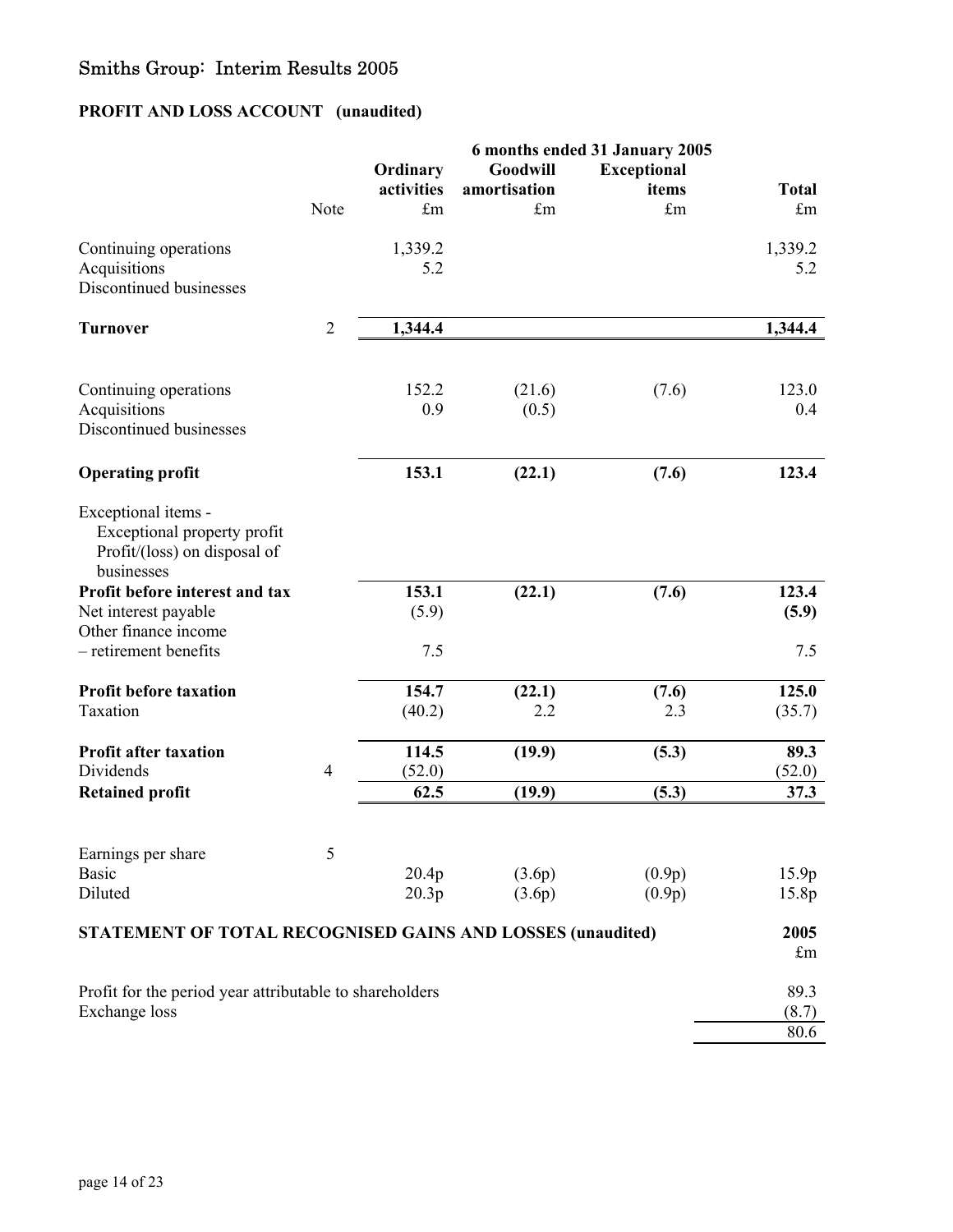# **PROFIT AND LOSS ACCOUNT (unaudited)**

|                                                                                                  |                |                                       |                                          | 6 months ended 31 January 2004                  |                                            |                             |
|--------------------------------------------------------------------------------------------------|----------------|---------------------------------------|------------------------------------------|-------------------------------------------------|--------------------------------------------|-----------------------------|
|                                                                                                  | Note           | Ordinary<br>activities<br>$\pounds$ m | <b>Discontinued</b><br><b>Businesses</b> | Goodwill<br>amortisation<br>$\operatorname{fm}$ | <b>Exceptional</b><br>items<br>$\pounds$ m | <b>Total</b><br>$\pounds$ m |
| Continuing operations<br>Acquisitions                                                            |                | 1,263.7                               |                                          |                                                 |                                            | 1,263.7                     |
| Discontinued businesses                                                                          |                |                                       | 55.0                                     |                                                 |                                            | 55.0                        |
| <b>Turnover</b>                                                                                  | $\overline{2}$ | 1,263.7                               | 55.0                                     |                                                 |                                            | 1,318.7                     |
| Continuing operations<br>Acquisitions                                                            |                | 140.7                                 |                                          | (18.9)                                          | (9.6)                                      | 112.2                       |
| Discontinued businesses                                                                          |                |                                       | 2.2                                      | (1.9)                                           |                                            | 0.3                         |
| <b>Operating profit</b>                                                                          |                | 140.7                                 | 2.2                                      | (20.8)                                          | (9.6)                                      | 112.5                       |
| Exceptional items -<br>Exceptional property profit<br>Profit/(loss) on disposal of<br>businesses |                |                                       |                                          |                                                 | 2.6                                        | 2.6                         |
| Profit before interest and tax<br>Net interest payable<br>Other finance income                   |                | 140.7<br>(8.8)                        | 2.2<br>(2.4)                             | (20.8)                                          | (7.0)                                      | 115.1<br>(11.2)             |
| - retirement benefits                                                                            |                | 1.2                                   |                                          |                                                 |                                            | 1.2                         |
| <b>Profit before taxation</b><br>Taxation                                                        |                | 133.1<br>(35.3)                       | (0.2)                                    | (20.8)<br>1.8                                   | (7.0)<br>(1.6)                             | 105.1<br>(35.1)             |
| <b>Profit after taxation</b><br>Dividends                                                        | $\overline{4}$ | 97.8<br>(49.1)                        | (0.2)                                    | (19.0)                                          | (8.6)                                      | 70.0<br>(49.1)              |
| <b>Retained profit</b>                                                                           |                | 48.7                                  | (0.2)                                    | (19.0)                                          | (8.6)                                      | 20.9                        |
| Earnings per share                                                                               | 5              |                                       |                                          |                                                 |                                            |                             |
| <b>Basic</b><br>Diluted                                                                          |                | 17.5p<br>17.5p                        |                                          | (3.4p)<br>(3.4p)                                | (1.6p)<br>(1.6p)                           | 12.5p<br>12.4p              |
| <b>STATEMENT OF TOTAL RECOGNISED GAINS AND LOSSES (unaudited)</b>                                |                |                                       |                                          |                                                 |                                            | 2004<br>$\pounds$ m         |
| Profit for the period year attributable to shareholders<br><b>Exchange</b> loss                  |                |                                       |                                          |                                                 |                                            | 70.0<br>(35.0)<br>35.0      |
|                                                                                                  |                |                                       |                                          |                                                 |                                            |                             |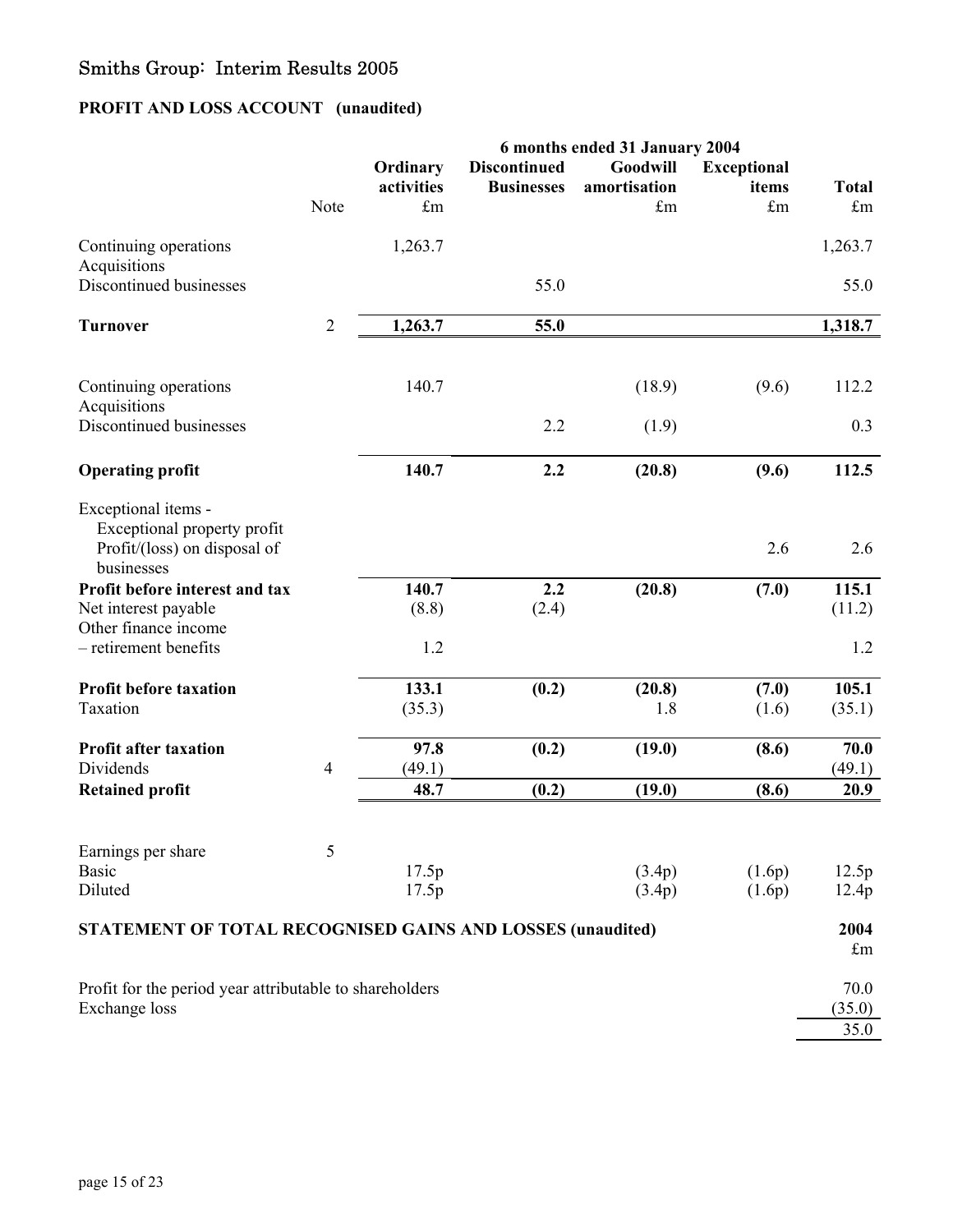# **PROFIT AND LOSS ACCOUNT (unaudited)**

|                                                                                                                                       |                |                              |                                          | Year ended 31 July 2004                 |                                   |                        |
|---------------------------------------------------------------------------------------------------------------------------------------|----------------|------------------------------|------------------------------------------|-----------------------------------------|-----------------------------------|------------------------|
|                                                                                                                                       | Note           | Ordinary<br>activities<br>£m | <b>Discontinued</b><br><b>Businesses</b> | Goodwill<br>amortisation<br>$\pounds$ m | <b>Exceptional</b><br>items<br>£m | <b>Total</b><br>£m     |
| Continuing operations                                                                                                                 |                | 2,678.4                      |                                          |                                         |                                   | 2,678.4                |
| Acquisitions<br>Discontinued businesses                                                                                               |                |                              | 55.0                                     |                                         |                                   | 55.0                   |
| <b>Turnover</b>                                                                                                                       | $\overline{2}$ | 2,678.4                      | 55.0                                     |                                         |                                   | 2,733.4                |
| Continuing operations<br>Acquisitions                                                                                                 |                | 360.1                        |                                          | (37.1)                                  | (30.9)                            | 292.1                  |
| Discontinued businesses                                                                                                               |                |                              | 2.2                                      | (1.9)                                   |                                   | 0.3                    |
| <b>Operating profit</b>                                                                                                               |                | 360.1                        | 2.2                                      | (39.0)                                  | (30.9)                            | 292.4                  |
| Exceptional items -<br>Exceptional property profit<br>Profit/(loss) on disposal of<br>businesses                                      |                |                              |                                          |                                         | 12.1<br>7.8                       | 12.1<br>7.8            |
| Profit before interest and tax<br>Net interest payable<br>Other finance income<br>- retirement benefits                               |                | 360.1<br>(13.0)<br>3.2       | 2.2<br>(2.4)                             | (39.0)                                  | (11.0)                            | 312.3<br>(15.4)<br>3.2 |
| <b>Profit before taxation</b><br>Taxation                                                                                             |                | 350.3<br>(92.8)              | (0.2)                                    | (39.0)<br>4.4                           | (11.0)<br>1.2                     | 300.1<br>(87.2)        |
| <b>Profit after taxation</b><br>Dividends                                                                                             | $\overline{4}$ | 257.5<br>(151.6)             | (0.2)                                    | (34.6)                                  | (9.8)                             | 212.9<br>(151.6)       |
| <b>Retained profit</b>                                                                                                                |                | 105.9                        | (0.2)                                    | (34.6)                                  | 9.8                               | 61.3                   |
| Earnings per share<br><b>Basic</b><br>Diluted                                                                                         | 5              | 45.9p<br>45.8p               |                                          | (6.2p)<br>(6.2p)                        | (1.7p)<br>(1.7p)                  | 38.0p<br>37.9p         |
| STATEMENT OF TOTAL RECOGNISED GAINS AND LOSSES (unaudited)                                                                            |                |                              |                                          |                                         |                                   | 2004<br>$\pounds$ m    |
| Profit for the period year attributable to shareholders<br>Exchange loss                                                              |                |                              |                                          |                                         |                                   | 212.9<br>(45.0)        |
| Taxation recognised on exchange gains/losses:<br>Current - United Kingdom                                                             |                |                              |                                          |                                         |                                   | (0.4)                  |
| FRS17 - Retirement Benefits:<br>Actuarial gains/(losses) on retirement benefit schemes - gross<br>Deferred tax credit related thereto |                |                              |                                          |                                         |                                   | 145.5<br>(39.3)        |

273.7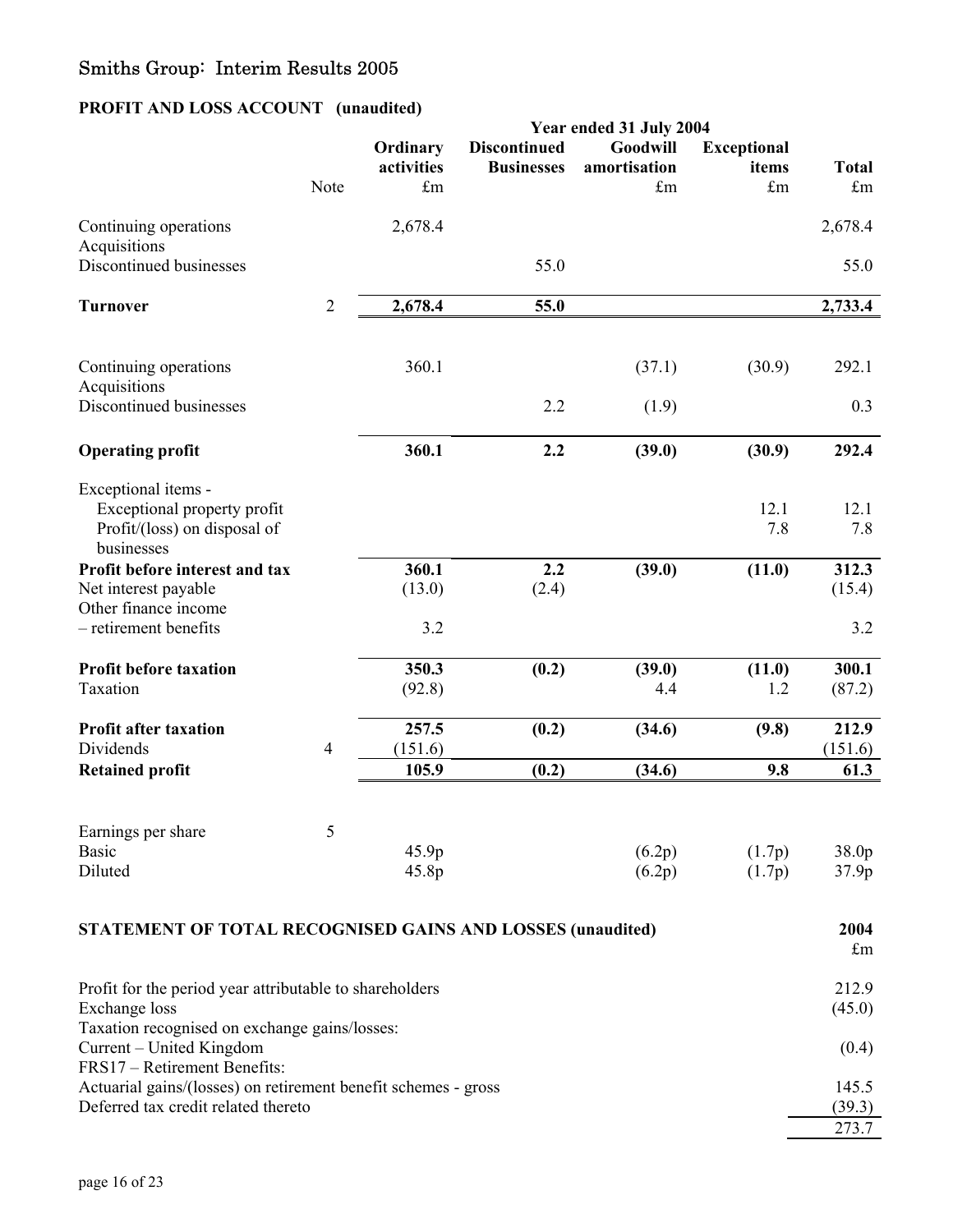# **SUMMARISED BALANCE SHEET (unaudited)**

| Note | 2005<br>$\mathbf{f}_{\mathbf{m}}$ | 2004                                                                       | 2004                                                                       |
|------|-----------------------------------|----------------------------------------------------------------------------|----------------------------------------------------------------------------|
|      |                                   |                                                                            |                                                                            |
|      |                                   | £m                                                                         | $\pounds$ m                                                                |
|      |                                   |                                                                            | 728.2                                                                      |
|      |                                   |                                                                            | 423.5                                                                      |
|      |                                   |                                                                            |                                                                            |
|      |                                   |                                                                            | 325.0                                                                      |
|      | 2.9                               | 2.1                                                                        | 2.3                                                                        |
|      |                                   |                                                                            |                                                                            |
|      | 1,511.1                           | 1,320.4                                                                    | 1,479.0                                                                    |
|      |                                   |                                                                            |                                                                            |
|      | 484.9                             | 416.7                                                                      | 423.5                                                                      |
|      |                                   |                                                                            | 629.6                                                                      |
|      |                                   |                                                                            | 449.2                                                                      |
|      | 1,456.3                           | 1,491.6                                                                    | 1,502.3                                                                    |
|      | (1,045.1)                         | (715.5)                                                                    | (1,077.1)                                                                  |
|      | 411.2                             | 776.1                                                                      | 425.2                                                                      |
|      |                                   |                                                                            | 1,904.2                                                                    |
|      |                                   |                                                                            | (499.6)                                                                    |
|      | (116.1)                           | (114.6)                                                                    | (120.0)                                                                    |
|      |                                   |                                                                            | 1,284.6                                                                    |
|      |                                   |                                                                            |                                                                            |
|      | 77.4                              | 36.4                                                                       | 72.7                                                                       |
|      | (228.7)                           | (321.4)                                                                    | (234.8)                                                                    |
|      | 1,164.2                           | 983.9                                                                      | 1122.5                                                                     |
|      |                                   |                                                                            |                                                                            |
|      | 331.0                             | 320.6                                                                      | 323.3                                                                      |
|      | 833.2                             | 663.3                                                                      | 799.2                                                                      |
| 8    | 1,164.2                           | 983.9                                                                      | 1,122.5                                                                    |
|      |                                   | 748.6<br>434.6<br>325.0<br>628.4<br>343.0<br>1,922.3<br>(490.7)<br>1,315.5 | 579.8<br>413.5<br>325.0<br>580.7<br>494.2<br>2,096.5<br>(713.0)<br>1,268.9 |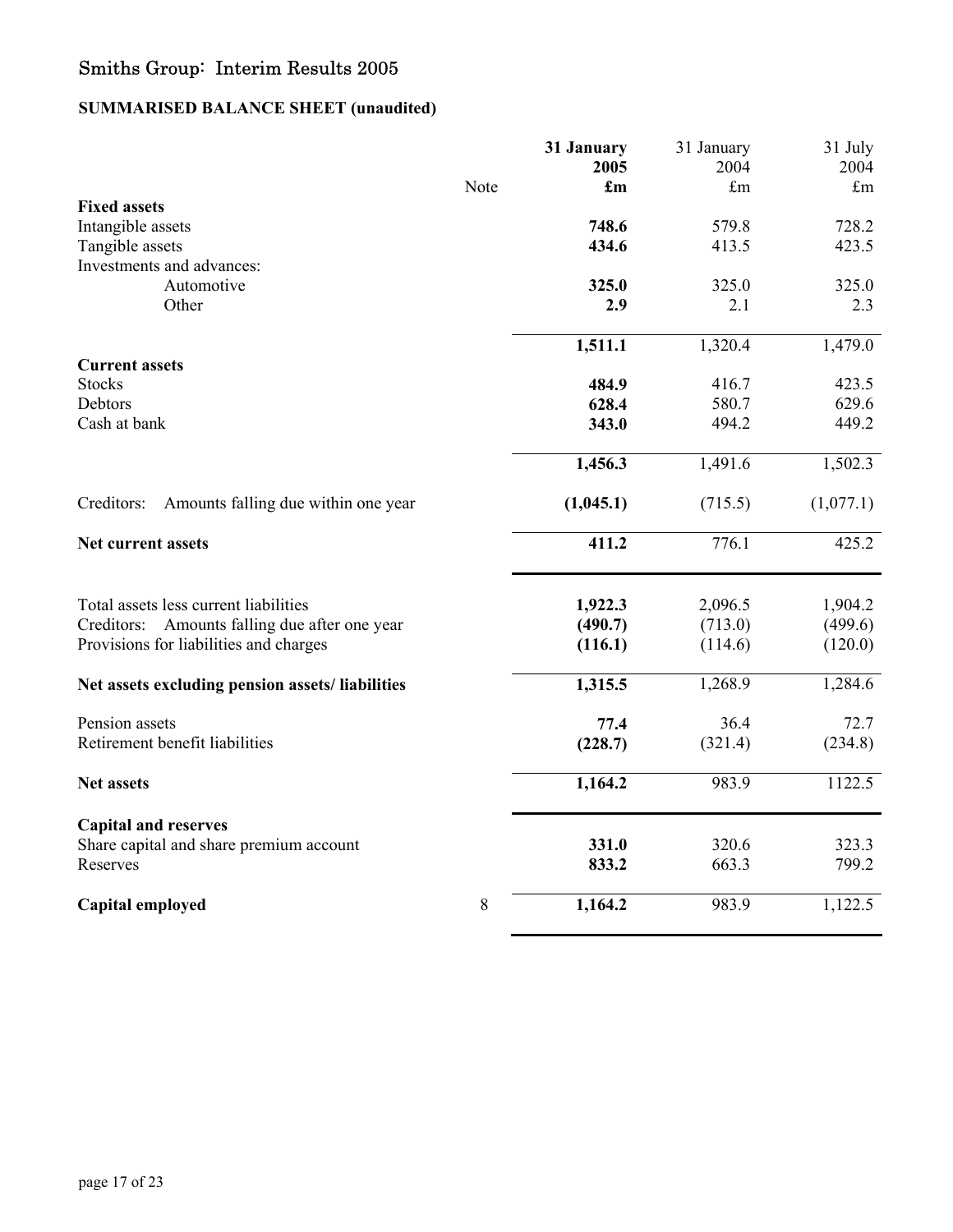# **CASH-FLOW STATEMENT (unaudited)**

|                                                                  |                  | 6 months<br>ended<br>31 January | 6 months<br>ended<br>31 January | Year<br>ended<br>31 July |
|------------------------------------------------------------------|------------------|---------------------------------|---------------------------------|--------------------------|
|                                                                  |                  | 2005                            | 2004                            | 2004                     |
|                                                                  |                  | $\mathbf{f}_{\mathbf{m}}$       | £m                              | $\pounds$ m              |
|                                                                  | Note             |                                 |                                 |                          |
| <b>Operating profit</b> (before exceptional restructuring costs) |                  | 131.0                           | 122.1                           | 323.3                    |
| Goodwill amortisation                                            |                  | 22.1                            | 20.8                            | 39.0                     |
| Depreciation                                                     |                  | 35.2                            | 37.4                            | 72.1                     |
| Retirement benefits                                              |                  | (3.6)                           | 2.8                             | (22.9)                   |
| (Increase) in stocks                                             |                  | (56.9)                          | (14.2)                          | (2.4)                    |
| Decrease/(increase) in debtors                                   |                  | 9.1                             | (10.0)                          | (78.8)                   |
| (Decrease)/increase in creditors                                 |                  | (6.9)                           | (2.8)                           | 52.6                     |
| Net cash inflow from normal operating activities                 |                  | 130.0                           | 156.1                           | 382.9                    |
| Exceptional restructuring expenditure                            |                  | (9.9)                           | (6.2)                           | (23.0)                   |
| Net cash inflow from operating activities                        |                  | 120.1                           | 149.9                           | 359.9                    |
| Returns on investments and servicing of finance                  |                  | 6.3                             | 3.8                             | 10.5                     |
| Tax paid                                                         |                  | (43.5)                          | (39.5)                          | (61.5)                   |
| Capital expenditure and financial investment                     |                  | (47.0)                          | (29.9)                          | (53.9)                   |
| Acquisitions and disposals                                       | 6                | (57.7)                          | 490.0                           | 291.4                    |
| Equity dividends paid                                            |                  | (102.5)                         | (96.5)                          | (145.6)                  |
| Management of liquid resources                                   |                  | 99.7                            | (414.3)                         | (383.7)                  |
| Financing                                                        |                  | 2.9                             | 5.6                             | 21.2                     |
| (Decrease)/increase in cash                                      |                  | (21.7)                          | 69.1                            | 38.3                     |
| (Decrease)/increase in short-term deposits                       |                  | (99.7)                          | 414.3                           | 383.7                    |
| Decrease/(increase) in other borrowings                          |                  | 8.4                             | 2.5                             | (10.9)                   |
| Loan note repayments                                             |                  |                                 | 2.7                             | 2.9                      |
| Exchange variations                                              |                  | (5.9)                           | 20.7                            | 28.4                     |
| (Increase)/decrease in net debt                                  |                  | (118.9)                         | 509.3                           | 442.4                    |
| Net debt at beginning of period                                  |                  | (272.7)                         | (715.1)                         | (715.1)                  |
| Net debt at end of period                                        | $\boldsymbol{7}$ | (391.6)                         | (205.8)                         | (272.7)                  |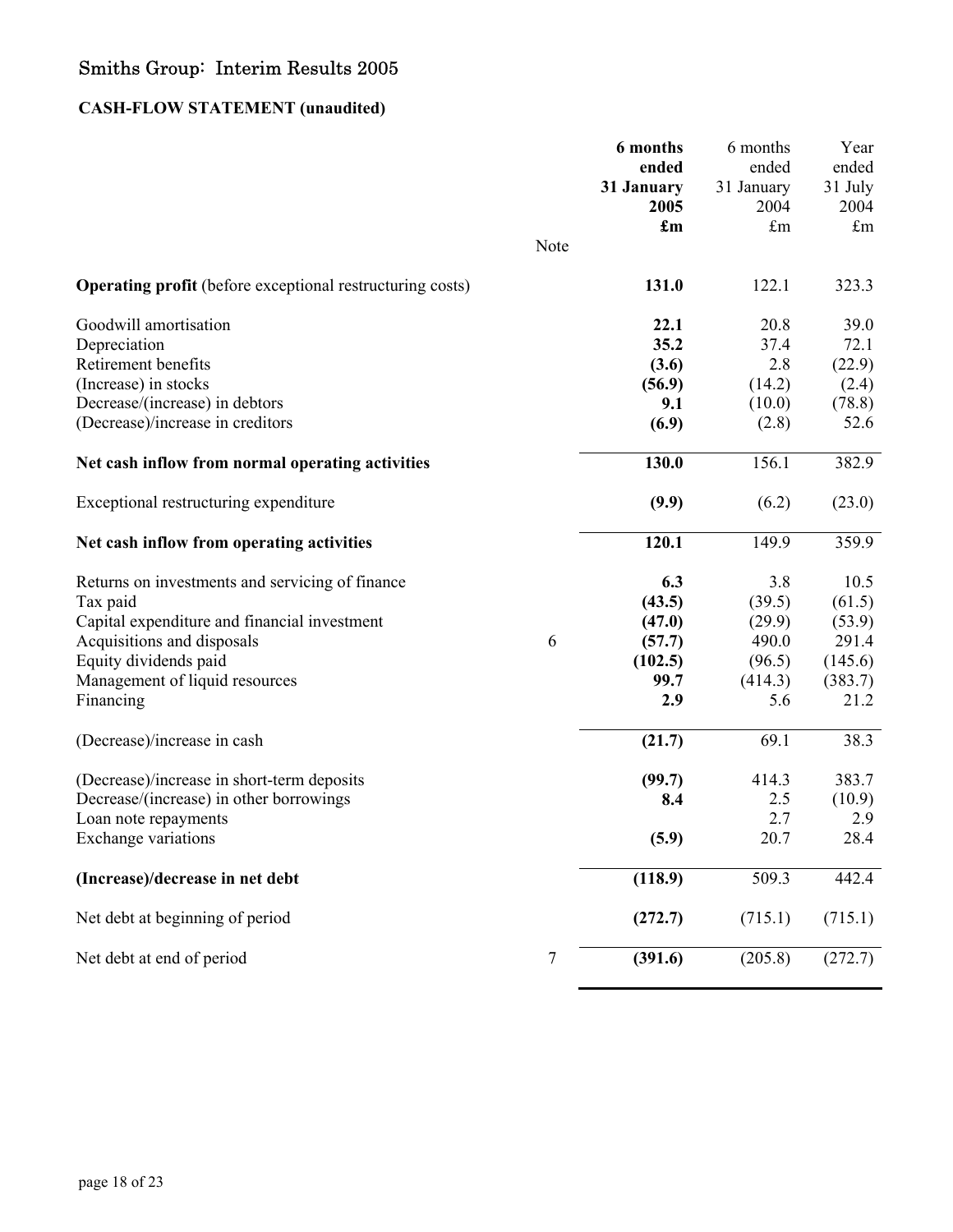### **NOTES TO THE ACCOUNTS (unaudited)**

### **1.** *Accounting policies*

The accounting policies used in preparing the interim financial statements are consistent with those used in the annual financial statements for 2004.

### **2.** *Analyses of turnover and profit*

|                                | 6 months ended            |                           |                 | 6 months ended |              | Year ended  |  |
|--------------------------------|---------------------------|---------------------------|-----------------|----------------|--------------|-------------|--|
|                                | <b>31 January 2005</b>    |                           | 31 January 2004 |                | 31 July 2004 |             |  |
|                                | <b>Turnover</b>           | Profit                    | Turnover        | Profit         | Turnover     | Profit      |  |
|                                | $\mathbf{f}_{\mathbf{m}}$ | $\mathbf{f}_{\mathbf{m}}$ | $\pounds$ m     | $\pounds$ m    | $\pounds$ m  | $\pounds$ m |  |
| <b>Market</b>                  |                           |                           |                 |                |              |             |  |
| Aerospace                      | 514.0                     | 38.9                      | 456.9           | 33.0           | 1,005.8      | 99.7        |  |
| Detection                      | 152.9                     | 20.5                      | 142.8           | 17.8           | 317.1        | 55.6        |  |
| Medical                        | 236.7                     | 39.3                      | 234.1           | 39.1           | 487.7        | 91.6        |  |
| <b>Specialty Engineering</b>   | 440.8                     | 54.4                      | 429.9           | 50.8           | 867.8        | 113.2       |  |
|                                | 1,344.4                   | 153.1                     | 1,263.7         | 140.7          | 2,678.4      | 360.1       |  |
| Discontinued businesses        |                           |                           | 55.0            | 2.2            | 55.0         | 2.2         |  |
|                                | 1,344.4                   | 153.1                     | 1,318.7         | 142.9          | 2,733.4      | 362.3       |  |
| Goodwill amortisation          |                           | (22.1)                    |                 | (20.8)         |              | (39.0)      |  |
| <b>Exceptional</b> items       |                           | (7.6)                     |                 | (7.0)          |              | (11.0)      |  |
|                                |                           |                           |                 |                |              |             |  |
| Profit before interest and tax |                           | 123.4                     |                 | 115.1          |              | 312.3       |  |
| Net interest                   |                           | (5.9)                     |                 | (11.2)         |              | (15.4)      |  |
| Retirement benefits            |                           |                           |                 |                |              |             |  |
| Net finance income             |                           | 7.5                       |                 | 1.2            |              | 3.2         |  |
| Profit before taxation         |                           | 125.0                     |                 | 105.1          |              | 300.1       |  |
| <b>Geographical origin</b>     |                           |                           |                 |                |              |             |  |
| <b>United Kingdom</b>          | 368.0                     | 13.4                      | 366.3           | 17.2           | 784.9        | 46.0        |  |
| North America                  | 776.6                     | 94.3                      | 702.9           | 81.6           | 1,472.6      | 221.0       |  |
| Europe                         | 227.3                     | 32.6                      | 230.7           | 31.1           | 471.7        | 69.5        |  |
| Other overseas                 | 104.8                     | 12.8                      | 85.7            | 10.8           | 188.6        | 23.6        |  |
| Inter-company                  | (132.3)                   |                           | (121.9)         |                | (239.4)      |             |  |
|                                | 1,344.4                   | 153.1                     | 1,263.7         | 140.7          | 2,678.4      | 360.1       |  |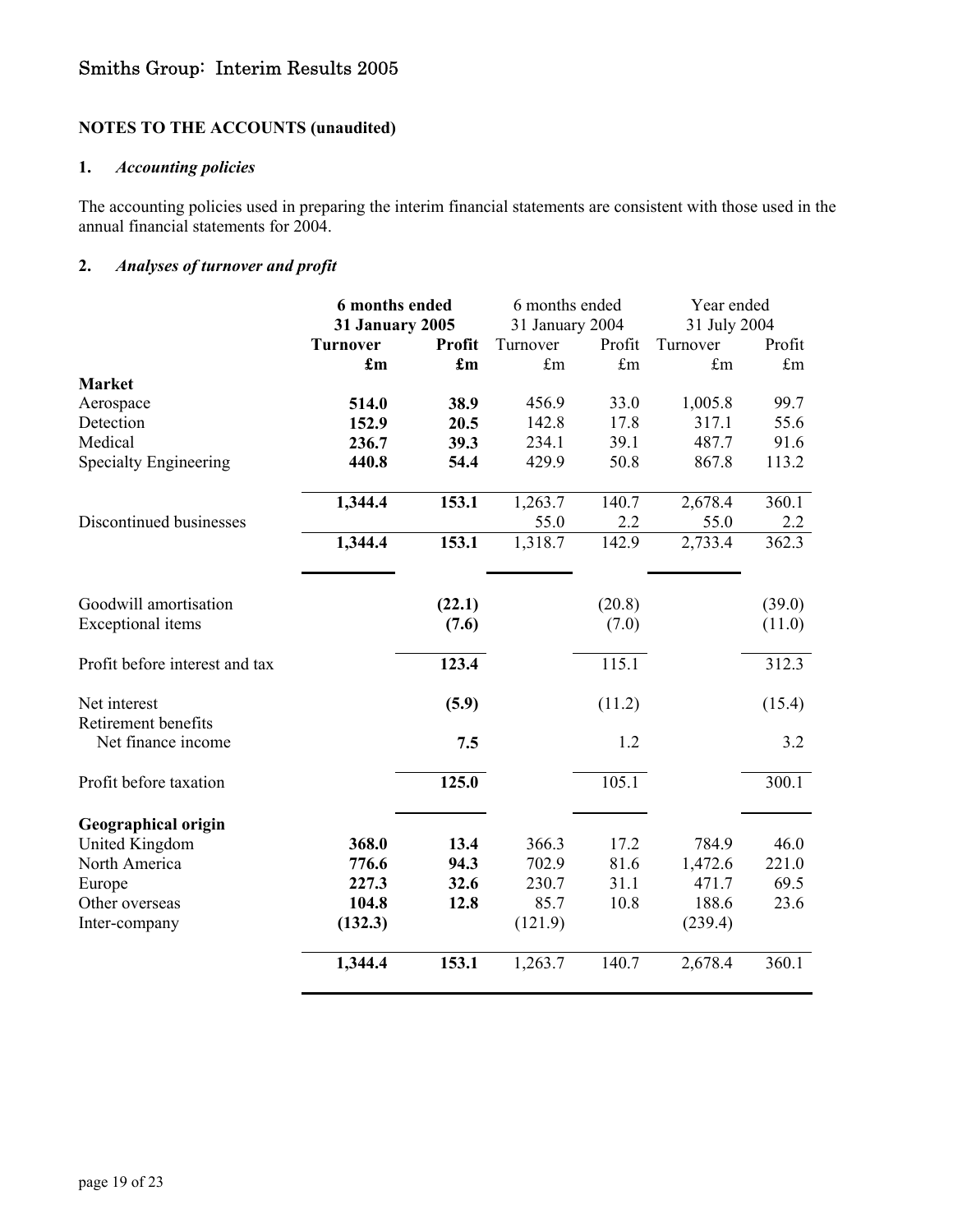### **NOTES TO THE ACCOUNTS**

#### **3.** *Exceptional items*

| 6 months ended<br><b>31 January 2005</b><br>$\mathbf{f}_{\mathbf{m}}$ | 6 months ended<br>31 January 2004<br>$\mathop{\text{fm}}$ | Year ended<br>31 July 2004<br>$\mathbf{f}_{\text{m}}$ |
|-----------------------------------------------------------------------|-----------------------------------------------------------|-------------------------------------------------------|
| (7.6)                                                                 | (9.6)                                                     | (30.9)<br>12.1<br>7.8                                 |
| (7.6)                                                                 | (7.0)                                                     | (11.0)                                                |
|                                                                       |                                                           | 2.6                                                   |

Exceptional restructuring costs of £7.6m (2004: £9.6m) have been charged against operating profit in respect of the continuing programme for improving competitiveness in Aerospace and the rationalisation of distribution in Medical.

#### *4. Dividends*

An interim dividend of 9.25p per share (2004: 8.75p) has been declared and will be paid on 27 April 2005 to holders of all ordinary shares whose names are registered at close of business on 29 March 2005.

#### *5. Earnings per share*

Separate figures are given for earnings per share related to the average number of shares in issue for each period:

|                                           | 6 months ended 31 January |                        | Year ended 31 July     |  |
|-------------------------------------------|---------------------------|------------------------|------------------------|--|
|                                           | 2005                      | 2004                   | 2004                   |  |
| Basic<br>Effect of dilutive share options | 561,914,824<br>2,366,714  | 560,171,050<br>896,887 | 560,656,310<br>893,394 |  |
| Diluted                                   | 564, 281, 538             | 561,067,937            | 561, 549, 704          |  |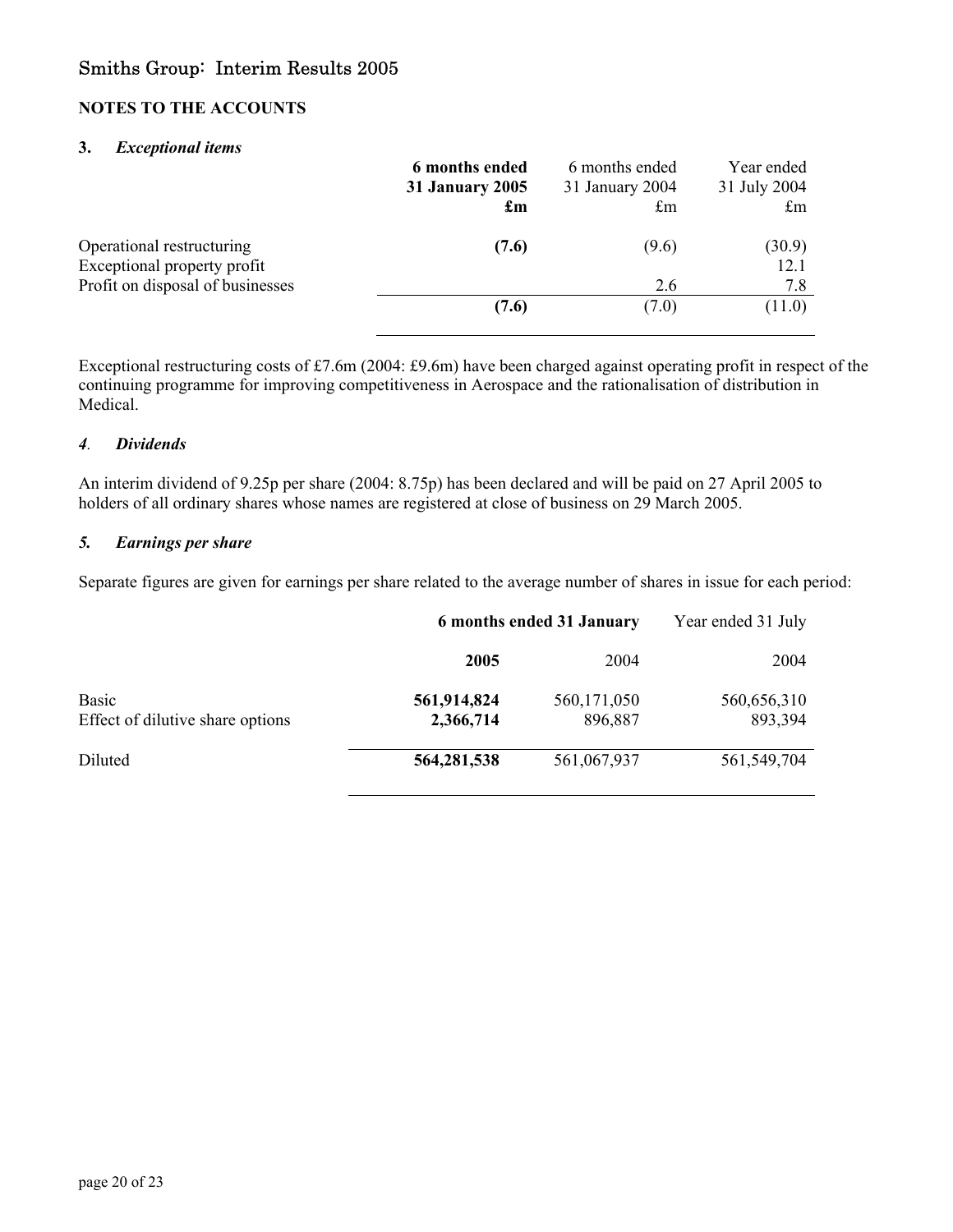### **NOTES TO THE ACCOUNTS**

#### **6.** *Acquisitions*

During the period the major acquisition was the issued capital of Integrated Aerospace, Inc. The fair values set out below are provisional, and will be finalised in subsequent financial statements.

|                                   | Date of acquisition | Consideration | Goodwill             | Net assets              |
|-----------------------------------|---------------------|---------------|----------------------|-------------------------|
| <b>Businesses acquired</b>        |                     | $\pounds$ m   | $\mathop{\text{fm}}$ | $\mathbf{f}_{\text{m}}$ |
|                                   |                     |               |                      |                         |
| <b>Integrated Aerospace</b>       | 23.11.04            | 56.6          | 47.9                 | 8.7                     |
| Other                             |                     | 4.0           | 1.7                  | 2.3                     |
|                                   |                     | 60.6          | 49.6                 | 11.0                    |
| Cash received on forward contract |                     | (2.9)         |                      |                         |
| Net expenditure on acquisitions   |                     | 57.7          |                      |                         |

During the period the Company was in receipt of a cash inflow of £2.9m net of expenses in respect of a hedging transaction related to the acquisition of Medex Inc. This sum will be set against the subsequent cost of acquisition. In accordance with the provisions of FRS 10, the company amortises goodwill arising on acquisitions after 1 August 1998 on a straight-line basis over periods of up to 20 years.

#### **7**. *Borrowings and net debt*

|                                  |             |                      | 31 January  | 31 January  | 31 July     |
|----------------------------------|-------------|----------------------|-------------|-------------|-------------|
|                                  | Fixed       | Floating             | 2005        | 2004        | 2004        |
|                                  | $\pounds$ m | $\mathop{\text{fm}}$ | $\pounds$ m | $\pounds$ m | $\pounds$ m |
| <b>Maturity:</b>                 |             |                      |             |             |             |
| On demand/under one year         | 4.1         | 287.9                | 292.0       | 47.3        | 275.4       |
| One to two years                 | 0.3         |                      | 0.3         | 206.3       | 0.4         |
| Two to five years                | 0.9         |                      | 0.9         | 1.0         | 0.8         |
| Greater than five years:         |             |                      |             |             |             |
| <b>Bank loans</b>                | 11.1        |                      | 11.1        | 11.3        | 10.8        |
| TI Eurosterling bond 2010        | 149.0       |                      | 149.0       | 148.8       | 148.9       |
| Smiths US private placement 2013 | 53.2        | 79.8                 | 133.0       | 137.3       | 137.4       |
| Smiths Eurosterling Bond 2016    | 148.3       |                      | 148.3       | 148.0       | 148.2       |
|                                  | 366.9       | 367.7                | 734.6       | 700.0       | 721.9       |
| Cash and deposits                |             |                      | (343.0)     | (494.2)     | (449.2)     |
| Net debt                         | 366.9       | 367.7                | 391.6       | 205.8       | 272.7       |
|                                  |             |                      |             |             |             |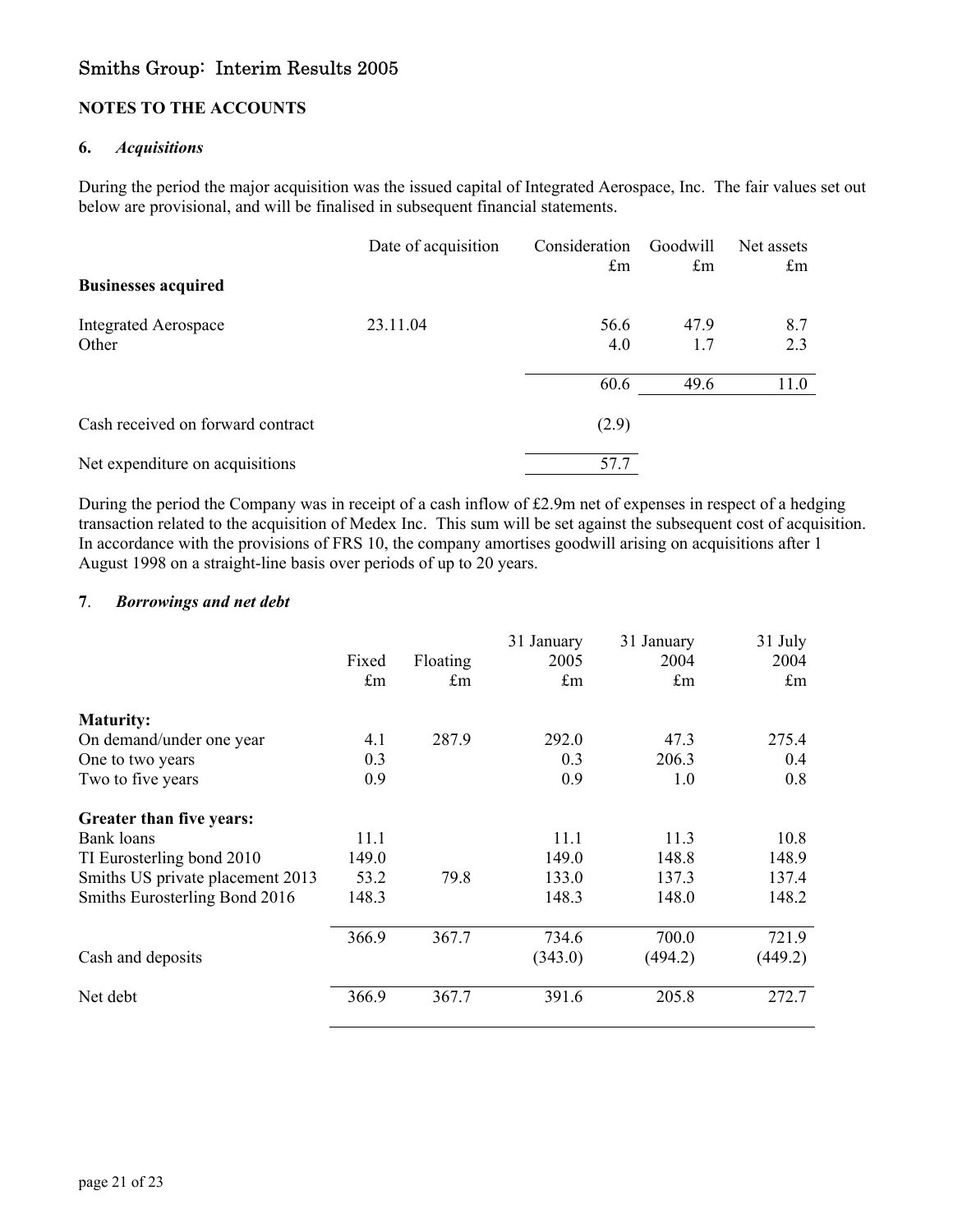### **NOTES TO THE ACCOUNTS**

#### *8. Movement in shareholders 'equity*

|                                                                                                                                                | 6 months<br>ended<br>31 January<br>2005<br>$\pounds$ m | 6 months<br>ended<br>31 January<br>2004<br>£m | Year<br>ended<br>31 July<br>2004<br>$\pounds$ m |
|------------------------------------------------------------------------------------------------------------------------------------------------|--------------------------------------------------------|-----------------------------------------------|-------------------------------------------------|
| Profit for the period                                                                                                                          | 89.3                                                   | 70.0                                          | 212.9                                           |
| Dividends                                                                                                                                      | (52.0)                                                 | (49.1)                                        | (151.6)                                         |
|                                                                                                                                                | 37.3                                                   | 20.9                                          | 61.3                                            |
| Exchange variations<br>Taxation recognised on exchange gains/(losses):                                                                         | (8.7)                                                  | (35.0)                                        | (45.0)                                          |
| $Current - UK$                                                                                                                                 |                                                        |                                               | (0.4)                                           |
| Share issues<br>ESOP Trusts – disposal of company shares                                                                                       | 7.7<br>5.4                                             | 10.8                                          | 13.2                                            |
| Goodwill written back on disposals<br>Actuarial gains and losses on retirement benefits schemes - gross<br>Deferred tax charge related thereto |                                                        | 130.0                                         | 130.0<br>145.5<br>(39.3)                        |
| Net increase in shareholders' equity                                                                                                           | 41.7                                                   | 126.7                                         | 265.3                                           |
| Shareholders' equity:                                                                                                                          |                                                        |                                               |                                                 |
| At 1 August                                                                                                                                    | 1,122.5                                                | 857.2                                         | 857.2                                           |
|                                                                                                                                                | 1,164.2                                                | 983.9                                         | 1,122.5                                         |

### **NOTES TO THE ACCOUNTS**

#### *9. Contingent liabilities*

As previously reported, John Crane, Inc ("John Crane"), a subsidiary of the Company, is one of many codefendants in numerous law suits pending in the United States in which plaintiffs are claiming damages arising from exposure to, or use of, products containing asbestos. The John Crane products generally referred to in these cases are ones in which the asbestos fibres were encapsulated in such a manner that, according to tests conducted on behalf of John Crane, the products were safe. John Crane ceased manufacturing products containing asbestos in 1985.

John Crane has resisted every case in which it has been named, and will continue its robust defence of all asbestosrelated claims based upon this "safe product" defence. In addition, John Crane has access to insurance cover which, while it is kept under review, is judged sufficient to meet all material costs of defending these claims for the foreseeable future.

As a results of its defence policy, John Crane has been dismissed before trial from cases involving approximately 102,000 claims over the last 26 years. John Crane is currently a defendant in cases involving approximately 179,000 claims. Despite these large numbers of claims, John Crane has had final judgments against it, after appeals, in only 43 cases, amounting to awards of some US\$30m.